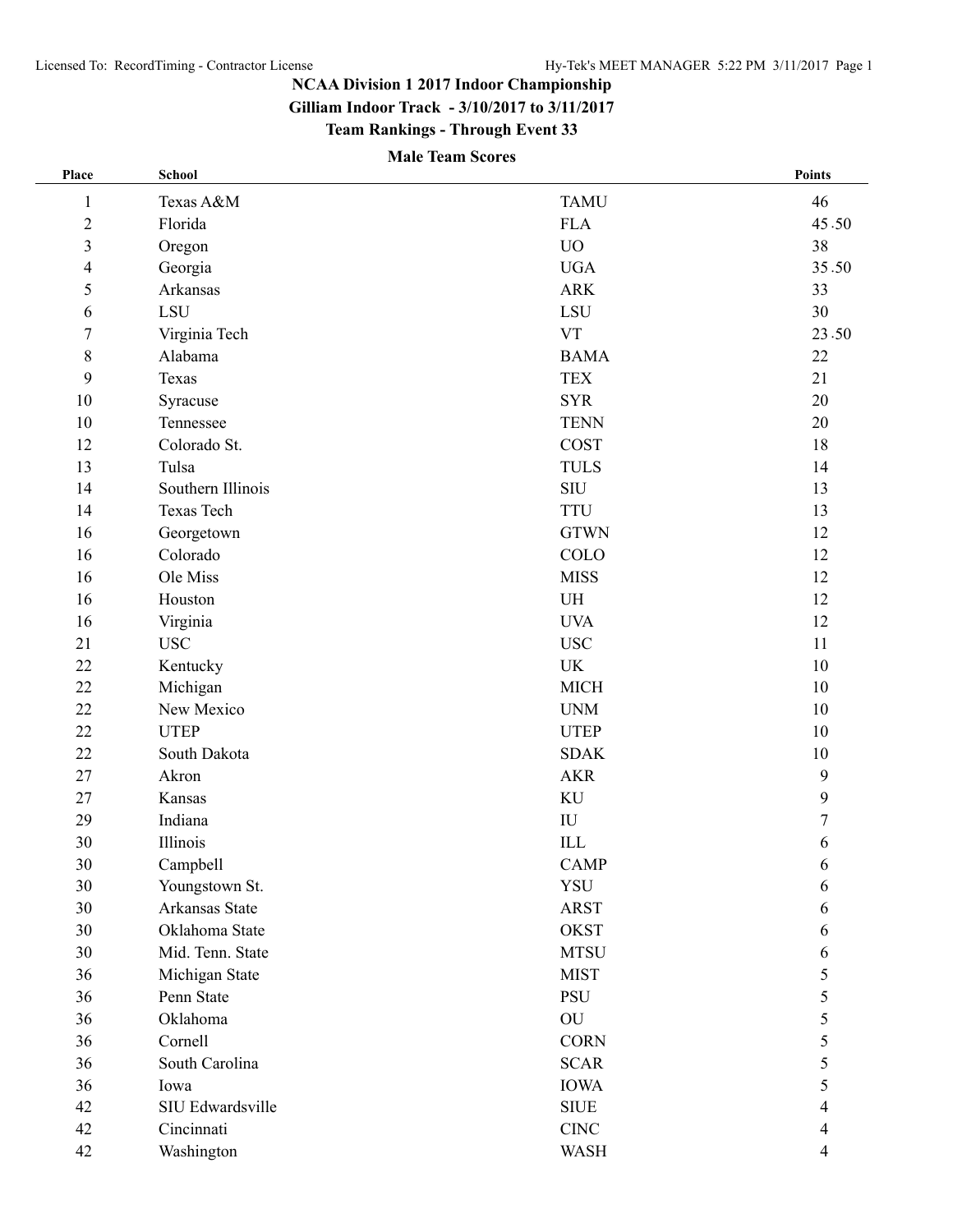**Gilliam Indoor Track - 3/10/2017 to 3/11/2017**

**Team Rankings - Through Event 33**

# **Male Team Scores**

| Place | <b>School</b>      |             |              | <b>Points</b>  |
|-------|--------------------|-------------|--------------|----------------|
| 42    | North Carolina St. | <b>NCSU</b> |              | $\overline{4}$ |
| 42    | Baylor             | <b>BAY</b>  |              | $\overline{4}$ |
| 42    | Wake Forest        | <b>WAKE</b> |              | $\overline{4}$ |
| 48    | Kansas State       | <b>KSST</b> |              | 3.50           |
| 49    | Ohio State         | <b>OHST</b> |              | 3              |
| 49    | Nebraska           | <b>NEB</b>  |              | $\mathfrak{Z}$ |
| 49    | Stanford           | <b>STAN</b> |              | $\mathfrak{Z}$ |
| 49    | <b>Butler</b>      | <b>BUTL</b> |              | $\mathfrak{Z}$ |
| 49    | California         | CAL         |              | 3              |
| 54    | Notre Dame         | ND          |              | 2.50           |
| 54    | Arizona            | ARIZ        |              | 2.50           |
| 56    | Iona               | <b>IONA</b> |              | $\mathfrak{2}$ |
| 56    | Rutgers            | <b>RUTG</b> |              | $\overline{2}$ |
| 58    | Wisconsin          | <b>WISC</b> |              | $\mathbf{1}$   |
| 58    | Villanova          | <b>VILL</b> |              | $\mathbf{I}$   |
| 58    | Samford            | <b>SAMF</b> |              | $\mathbf{I}$   |
| 58    | Florida State      | <b>FSU</b>  |              | J.             |
| 58    | Northern Arizona   | <b>NAU</b>  |              |                |
|       |                    |             | <b>Total</b> | 661.00         |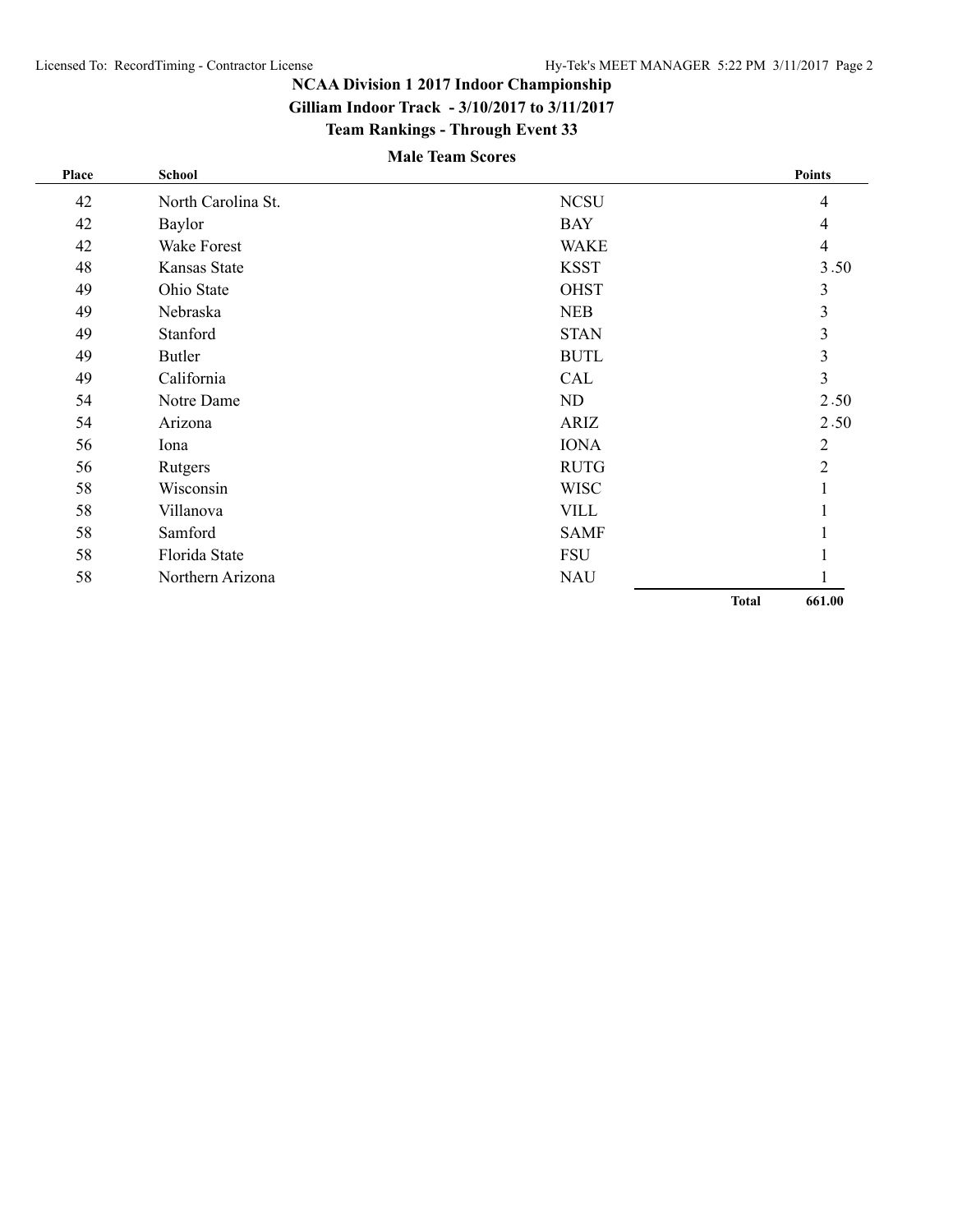**Gilliam Indoor Track - 3/10/2017 to 3/11/2017**

**Team Rankings - Through Event 34**

# **Female Team Scores**

| Place                   | <b>School</b>  |                           | Points           |
|-------------------------|----------------|---------------------------|------------------|
| $\mathbf{1}$            | Oregon         | <b>UO</b>                 | 84               |
| $\sqrt{2}$              | Georgia        | <b>UGA</b>                | 51               |
| $\overline{\mathbf{3}}$ | Alabama        | <b>BAMA</b>               | 37               |
| 4                       | $_{\rm USC}$   | <b>USC</b>                | 35               |
| 5                       | Arkansas       | <b>ARK</b>                | 32.50            |
| 6                       | Kentucky       | UK                        | 26               |
| $\sqrt{ }$              | Colorado       | COLO                      | 21               |
| $8\,$                   | Miami          | <b>MIAF</b>               | 18               |
| $8\,$                   | Missouri       | <b>MIZZ</b>               | 18               |
| 10                      | Stanford       | <b>STAN</b>               | 14               |
| $10\,$                  | Penn State     | PSU                       | 14               |
| 12                      | Ole Miss       | <b>MISS</b>               | 13               |
| 12                      | Texas A&M      | <b>TAMU</b>               | 13               |
| 14                      | Baylor         | <b>BAY</b>                | 12               |
| 14                      | Florida        | <b>FLA</b>                | 12               |
| 14                      | Michigan       | <b>MICH</b>               | 12               |
| 14                      | Purdue         | <b>PURD</b>               | 12               |
| 18                      | Louisville     | LOU                       | 11               |
| 18                      | <b>BYU</b>     | <b>BYU</b>                | 11               |
| 18                      | LSU            | LSU                       | 11               |
| 21                      | San Diego St.  | <b>SDSU</b>               | 10               |
| 21                      | Samford        | <b>SAMF</b>               | 10               |
| 21                      | Miss State     | <b>MSST</b>               | 10               |
| 21                      | Cincinnati     | $\rm CINC$                | 10               |
| 25                      | Texas          | <b>TEX</b>                | $\boldsymbol{9}$ |
| 25                      | South Carolina | <b>SCAR</b>               | 9                |
| 27                      | Ohio State     | <b>OHST</b>               | $\,8\,$          |
| 27                      | Kansas State   | <b>KSST</b>               | $\,8\,$          |
| 27                      | Kent State     | <b>KENT</b>               | $\,$ $\,$        |
| 27                      | Arizona State  | <b>AZST</b>               | 8                |
| 27                      | New Hampshire  | <b>UNH</b>                | 8                |
| 27                      | Virginia Tech  | ${\rm VT}$                | $8\,$            |
| 33                      | Furman         | <b>FURM</b>               | 7                |
| 33                      | Notre Dame     | $\rm ND$                  | $\overline{7}$   |
| 35                      | Arizona        | ARIZ                      | 6.50             |
| 36                      | Charlotte      | <b>CHAR</b>               | 6                |
| 36                      | Illinois       | $\ensuremath{\text{ILL}}$ | 6                |
| 36                      | Auburn         | $\operatorname{AUB}$      | 6                |
| 39                      | Oklahoma State | <b>OKST</b>               | 5                |
| 39                      | Akron          | <b>AKR</b>                | 5                |
| 41                      | Providence     | <b>PROV</b>               | 4                |
| 41                      | North Carolina | $\ensuremath{\text{UNC}}$ | 4                |
| 41                      | Iowa           | <b>IOWA</b>               | 4                |
| 41                      | Oklahoma       | ${\rm OU}$                | 4                |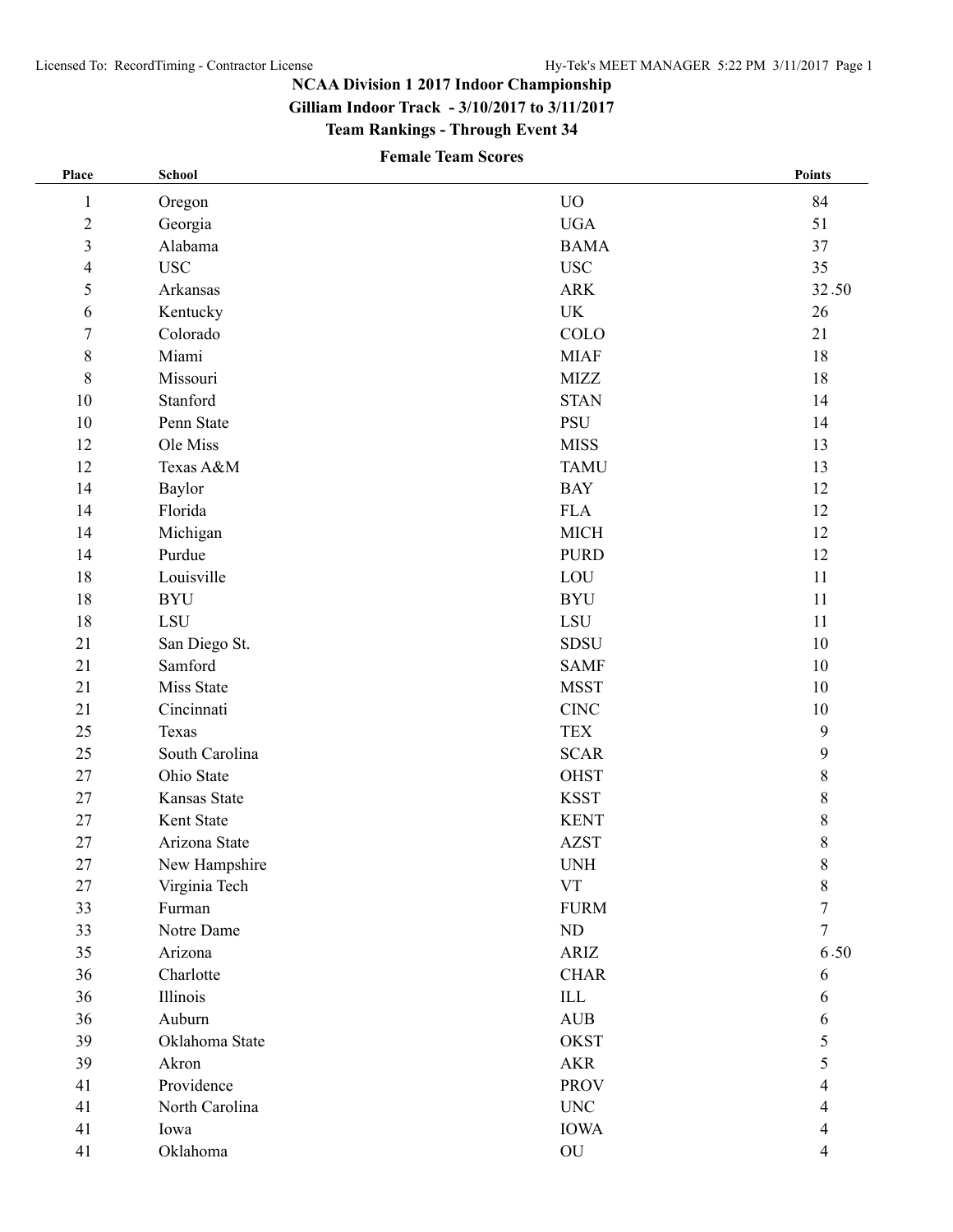**Gilliam Indoor Track - 3/10/2017 to 3/11/2017**

**Team Rankings - Through Event 34**

# **Female Team Scores**

| Place | School             |             |              | <b>Points</b>  |
|-------|--------------------|-------------|--------------|----------------|
| 41    | Georgia State      | <b>GAST</b> |              | $\overline{4}$ |
| 46    | Texas Tech         | <b>TTU</b>  |              | 3.50           |
| 47    | Air Force          | <b>AFA</b>  |              | 3              |
| 47    | Iowa State         | <b>IAST</b> |              | 3              |
| 47    | Indiana            | IU          |              | 3              |
| 47    | <b>UTEP</b>        | <b>UTEP</b> |              | 3              |
| 47    | Eastern Michigan   | <b>EMU</b>  |              | 3              |
| 52    | Kansas             | KU          |              | $\overline{2}$ |
| 52    | Wisconsin          | <b>WISC</b> |              | $\overline{2}$ |
| 52    | Vanderbilt         | <b>VAND</b> |              | $\overline{2}$ |
| 55    | Washington         | <b>WASH</b> |              | 1.50           |
| 56    | Mid. Tenn. State   | <b>MTSU</b> |              |                |
| 56    | North Dakota State | <b>NDSU</b> |              |                |
| 56    | Villanova          | <b>VILL</b> |              |                |
| 56    | Harvard            | <b>HARV</b> |              |                |
| 56    | <b>UCF</b>         | <b>UCF</b>  |              |                |
|       |                    |             | <b>Total</b> | 663.00         |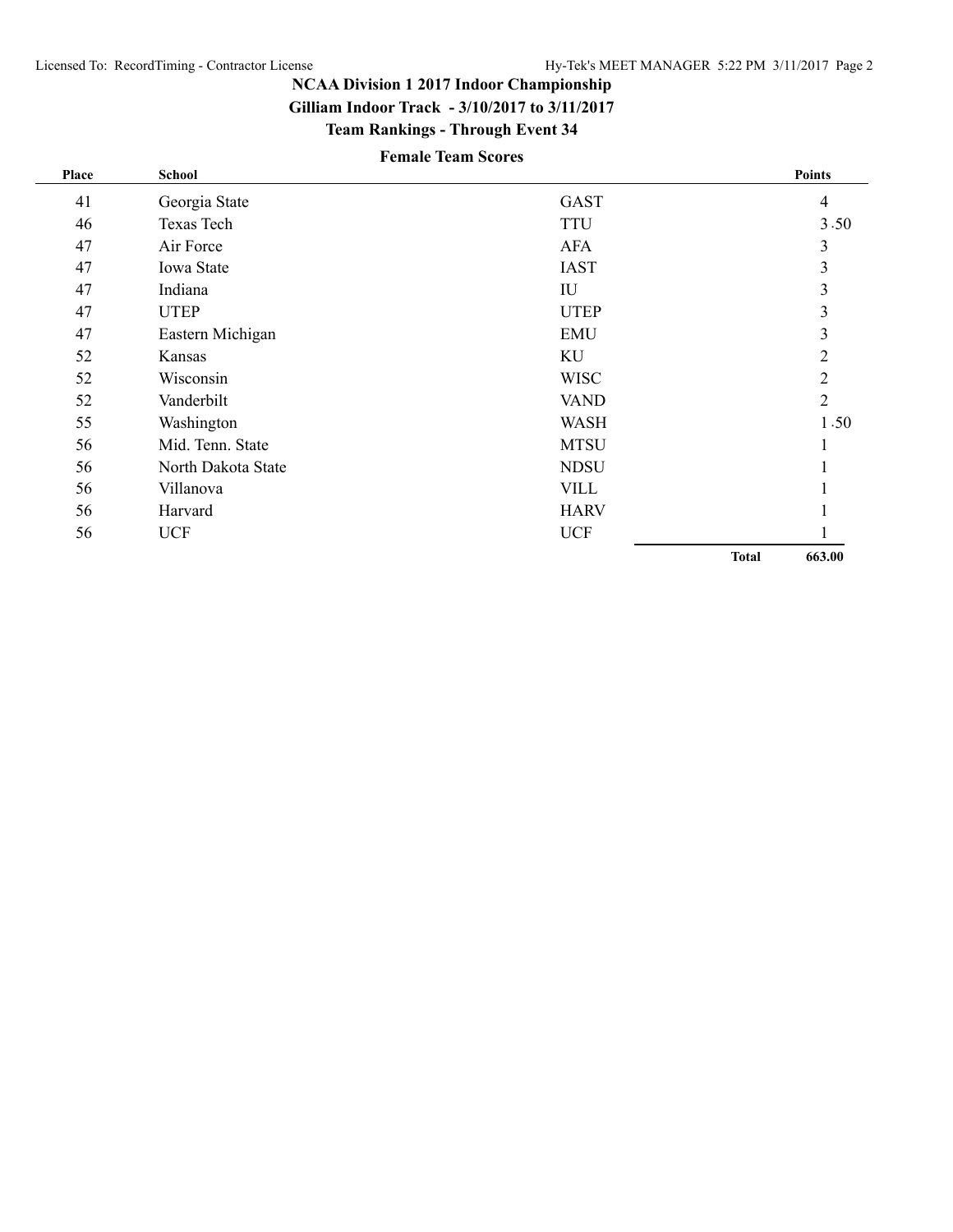|                |                                                                                                                                                                                                |                                       |                                                                                  | NUAA DIVISION 1 2017        |                  |
|----------------|------------------------------------------------------------------------------------------------------------------------------------------------------------------------------------------------|---------------------------------------|----------------------------------------------------------------------------------|-----------------------------|------------------|
|                |                                                                                                                                                                                                |                                       |                                                                                  | <b>Gilliam Indoor Track</b> | <b>Results -</b> |
|                |                                                                                                                                                                                                |                                       |                                                                                  |                             |                  |
|                | <b>Event 1 Men 60 Meter Dash</b>                                                                                                                                                               |                                       |                                                                                  |                             |                  |
|                | Two heats. Top 2 plus the next 4 fastest advance to Final<br>Collegiate:                                                                                                                       |                                       | 6.45 C 2/20/1999 Leonard Myles-Mills                                             |                             |                  |
|                | <b>NCAA Meet:</b>                                                                                                                                                                              |                                       | 6.47 M 3/12/2016 Ronnie Baker                                                    |                             |                  |
|                |                                                                                                                                                                                                |                                       | 6.50 F 3/10/2017 Christian Coleman                                               |                             |                  |
|                | <b>Facility:</b>                                                                                                                                                                               |                                       | Yr School                                                                        |                             |                  |
|                | Name                                                                                                                                                                                           |                                       |                                                                                  | <b>Finals</b>               |                  |
| 1              | <b>Section 1 Finals</b><br>Christian Coleman                                                                                                                                                   |                                       | JR Tennessee                                                                     | 6.45C 10                    |                  |
| $\overline{2}$ | Cameron Burrell                                                                                                                                                                                |                                       | SR Houston                                                                       | 6.54                        | 8                |
| 3              | Jaylen Bacon                                                                                                                                                                                   |                                       | JR Ark State                                                                     | 6.56                        | 6                |
| $\overline{4}$ | Senoj-Jay Givans                                                                                                                                                                               |                                       | SR Texas                                                                         | 6.59                        | 5                |
| 5              | Kendal Williams                                                                                                                                                                                |                                       | SO Georgia                                                                       | 6.60                        | $\overline{4}$   |
| 6              | Kyree King                                                                                                                                                                                     |                                       | SR Oregon                                                                        | 6.63                        | 3                |
| 7              | Mario Burke                                                                                                                                                                                    |                                       | SO Houston                                                                       | 6.66                        | $\overline{2}$   |
| 8              | Kenzo Cotton                                                                                                                                                                                   |                                       | JR Arkansas                                                                      | 6.70                        | $\mathbf{1}$     |
|                |                                                                                                                                                                                                |                                       |                                                                                  |                             |                  |
|                | <b>Event 2 Men 200 Meter Dash</b>                                                                                                                                                              |                                       |                                                                                  |                             |                  |
|                | Four heats. Top 8 fastest times advance to a 2 section Final.                                                                                                                                  |                                       |                                                                                  |                             |                  |
|                | Final seeded as per Rule 5-11.3b                                                                                                                                                               |                                       |                                                                                  |                             |                  |
|                | Collegiate:                                                                                                                                                                                    | 20.10 C 3/11/2005                     | <b>Wallace Spearmon</b>                                                          |                             |                  |
|                | <b>NCAA</b> Meet:                                                                                                                                                                              | 20.10 M 3/11/2005                     |                                                                                  | <b>Wallace Spearmon</b>     |                  |
|                | <b>Facility:</b>                                                                                                                                                                               | 20.39 F 3/11/2011                     | <b>Mookie Salaam</b>                                                             |                             |                  |
|                | <b>Name</b>                                                                                                                                                                                    |                                       | Yr School                                                                        | Finals                      |                  |
|                | <b>Section 1 Finals</b>                                                                                                                                                                        |                                       |                                                                                  |                             |                  |
| 1              | Christian Coleman                                                                                                                                                                              |                                       | JR Tennessee                                                                     | 20.11F 10                   |                  |
| $\overline{c}$ | Nethaneel Mitchell-Blake                                                                                                                                                                       |                                       | SR LSU                                                                           | 20.63                       | 5                |
| 3              | Maxwell Willis                                                                                                                                                                                 |                                       | FR Baylor                                                                        | 20.69                       | 4                |
| $\overline{4}$ | Josh Washington                                                                                                                                                                                |                                       | SR Arkansas                                                                      | 20.73                       | 3                |
|                | <b>Section 2 Finals</b>                                                                                                                                                                        |                                       |                                                                                  |                             |                  |
| 1              | Jereem Richards                                                                                                                                                                                |                                       | JR Alabama                                                                       | 20.31F 8                    |                  |
| 2              | Just'N Thymes                                                                                                                                                                                  |                                       | SR USC                                                                           | $20.36F$ 6                  |                  |
| 3              | Kenzo Cotton                                                                                                                                                                                   |                                       | JR Arkansas                                                                      | 20.75                       | 2                |
| 4              | Neineilili Titi                                                                                                                                                                                |                                       | JR South Carolina                                                                | 21.03                       | $\mathbf{1}$     |
|                | <b>Event 3 Men 400 Meter Dash</b><br>Four heats. Top 8 fastest times advance to a 2 section Final.<br>Final seeded as per Rule 5-11.3b<br>Collegiate:<br><b>NCAA Meet:</b><br><b>Facility:</b> | 44.57 M 3/12/2005<br>45.03 F 3/1/2014 | 44.57 C 3/12/2005 Kerron Clement<br><b>Kerron Clement</b><br><b>Deon Lendore</b> |                             |                  |
|                | Name                                                                                                                                                                                           |                                       | Yr School                                                                        | <b>Finals</b>               |                  |
|                | <b>Section 1 Finals</b>                                                                                                                                                                        |                                       |                                                                                  |                             |                  |
| 1              | Michael Cherry<br>21.383 (21.383)                                                                                                                                                              | 45.632 (24.250)                       | SR LSU                                                                           | 45.64                       | 8                |
| 2              | Mylik Kerley<br>21.369 (21.369)                                                                                                                                                                | 45.745 (24.377)                       | JR Texas A&M                                                                     | 45.75                       | 6                |
| 3              | Eric Futch<br>22.052 (22.052)                                                                                                                                                                  | 46.157 (24.105)                       | SR Florida                                                                       | 46.16                       | $\overline{4}$   |
| 4              | Jermaine Griffith<br>22.669 (22.669)                                                                                                                                                           | 47.100 (24.431)                       | SR Rutgers                                                                       | 47.10                       | 2                |
|                | <b>Section 2 Finals</b>                                                                                                                                                                        |                                       |                                                                                  |                             |                  |
| 1              | Fred Kerley<br>21.337 (21.337)                                                                                                                                                                 | 44.849 (23.513)                       | SR Texas A&M                                                                     | 44.85F 10                   |                  |
| 2              | Steven Gayle<br>21.547 (21.547)                                                                                                                                                                | 46.017 (24.471)                       | SR Alabama                                                                       | 46.02                       | 5                |

| 3 | Saturday<br>Eric Janise                                |                       | SR Arkansas   |                   | 46.33                        | 3              |
|---|--------------------------------------------------------|-----------------------|---------------|-------------------|------------------------------|----------------|
|   | 22.080 (22.080)                                        | 46.324 (24.244)       |               |                   |                              |                |
|   | Kunle Fasasi                                           |                       | SO Florida    |                   | DQ                           |                |
|   | 21.508 (21.508)                                        | 46.138 (24.630)       |               |                   |                              |                |
|   | <b>Event 4 Men 800 Meter Run</b>                       |                       |               |                   |                              |                |
|   | Two heats. Top 3 plus next 2 fastest advance to Final. |                       |               |                   |                              |                |
|   | Two waterfall start, 2 turn stagger. (5,3)             |                       |               |                   |                              |                |
|   | Prelim: Random draw. Final: Top 3 outside, random.     |                       |               |                   |                              |                |
|   | Collegiate:                                            | 1:44.84 C 3/4/1989    |               | <b>Paul Ereng</b> |                              |                |
|   | <b>NCAA Meet:</b>                                      | 1:45.33 M $3/10/2001$ |               |                   | Patrick Nduwimana            |                |
|   | <b>Facility:</b>                                       | 1:45.93 F 1/16/2016   |               |                   | <b>Donavan Brazier</b>       |                |
|   | Name                                                   |                       | Yr School     |                   | <b>Finals</b>                |                |
|   | <b>Section 1 Finals</b>                                |                       |               |                   |                              |                |
| 1 | Emmanuel Korir                                         |                       | FR UTEP       |                   | 1:47.48                      | 10             |
|   | 26.300 (26.300)                                        | 52.805 (26.505)       |               |                   | 1:20.881 (28.077)            |                |
|   | 1:47.473 (26.592)                                      |                       |               |                   |                              |                |
| 2 | Drew Piazza                                            |                       |               | SR Virginia Tech  | 1:47.62                      | 8              |
|   | 26.026 (26.026)                                        | 52.819 (26.793)       |               |                   | 1:20.662 (27.844)            |                |
|   | 1:47.614 (26.953)                                      |                       |               |                   |                              |                |
| 3 | Joseph White                                           |                       |               | JR Georgetown     | 1:47.79                      | 6              |
|   | 26.138 (26.138)                                        | 52.963 (26.825)       |               |                   | 1:21.219 (28.257)            |                |
|   | 1:47.784 (26.566)                                      |                       |               |                   |                              |                |
| 4 | Isaiah Harris<br>26.009 (26.009)                       | 52.665 (26.656)       | SO Penn State |                   | 1:47.94<br>1:20.625 (27.960) | 5              |
|   | 1:47.933 (27.308)                                      |                       |               |                   |                              |                |
| 5 |                                                        |                       |               | SO Wake Forest    |                              | 4              |
|   | Robert Heppenstall<br>26.368 (26.368)                  | 53.320 (26.953)       |               |                   | 1:47.98<br>1:21.830(28.511)  |                |
|   | 1:47.980 (26.150)                                      |                       |               |                   |                              |                |
| 6 | Daniel Kuhn                                            |                       | JR Indiana    |                   | 1:48.72                      | 3              |
|   | 26.117 (26.117)                                        | 53.098 (26.982)       |               |                   | 1:21.250 (28.152)            |                |
|   | 1:48.719 (27.469)                                      |                       |               |                   |                              |                |
| 7 | <b>Blair Henderson</b>                                 |                       | SR LSU        |                   | 1:49.69                      | $\mathfrak{D}$ |
|   | 26.240 (26.240)                                        | 53.066 (26.827)       |               |                   | 1:21.575 (28.510)            |                |
|   | 1:49.685 (28.110)                                      |                       |               |                   |                              |                |
|   | Michael Saruni                                         |                       | FR UTEP       |                   | DO                           |                |
|   | 25.823 (25.823)                                        | 52.500 (26.678)       |               |                   | 1:20.704 (28.204)            |                |
|   | 1:48.019 (27.315)                                      |                       |               |                   |                              |                |
|   |                                                        |                       |               |                   |                              |                |

|                | $\blacksquare$ waterian start, $\blacksquare$ turn stagger, $\langle v, v \rangle$ , indue $\langle v, v \rangle$ |  |                                     |           |               |                         |    |  |  |  |
|----------------|-------------------------------------------------------------------------------------------------------------------|--|-------------------------------------|-----------|---------------|-------------------------|----|--|--|--|
|                | Prelim: Random draw. Final: Top 3 outside, random.                                                                |  |                                     |           |               |                         |    |  |  |  |
|                | Collegiate:                                                                                                       |  | 3:52.01 C 2/26/2017 Edward Cheserek |           |               |                         |    |  |  |  |
|                | <b>NCAA Meet:</b>                                                                                                 |  | 3:54.74 M 3/9/2013                  |           | Lawi Lalang   |                         |    |  |  |  |
|                | <b>Facility:</b>                                                                                                  |  | $3:55.02 \div 2/28/2009$            |           |               | <b>German Fernandez</b> |    |  |  |  |
|                | <b>Name</b>                                                                                                       |  | Yr                                  | School    |               | <b>Finals</b>           |    |  |  |  |
|                | <b>Section 1 Finals</b>                                                                                           |  |                                     |           |               |                         |    |  |  |  |
| 1              | Josh Kerr                                                                                                         |  |                                     |           | FR New Mexico | 4:03.22                 | 10 |  |  |  |
|                | 30.757 (30.757)                                                                                                   |  | 1:04.422(33.666)                    |           |               | 1:38.872 (34.450)       |    |  |  |  |
|                | 2:11.633 (32.762)                                                                                                 |  | 2:42.617 (30.984)                   |           |               | 3:10.023 (27.407)       |    |  |  |  |
|                | 3:36.542 (26.520)                                                                                                 |  | 4:03.216 (26.674)                   |           |               |                         |    |  |  |  |
| $\mathfrak{D}$ | <b>Edward Cheserek</b>                                                                                            |  |                                     | SR Oregon |               | 4:05.42                 | 8  |  |  |  |
|                | 30.876 (30.876)                                                                                                   |  | 1:04.164 (33.289)                   |           |               | 1:38.500 (34.337)       |    |  |  |  |
|                | 2:11.835 (33.335)                                                                                                 |  | 2:42.479(30.645)                    |           |               | 3:10.204(27.725)        |    |  |  |  |
|                | 3:36.695 (26.492)                                                                                                 |  | 4:05.420 (28.725)                   |           |               |                         |    |  |  |  |
|                |                                                                                                                   |  |                                     |           |               |                         |    |  |  |  |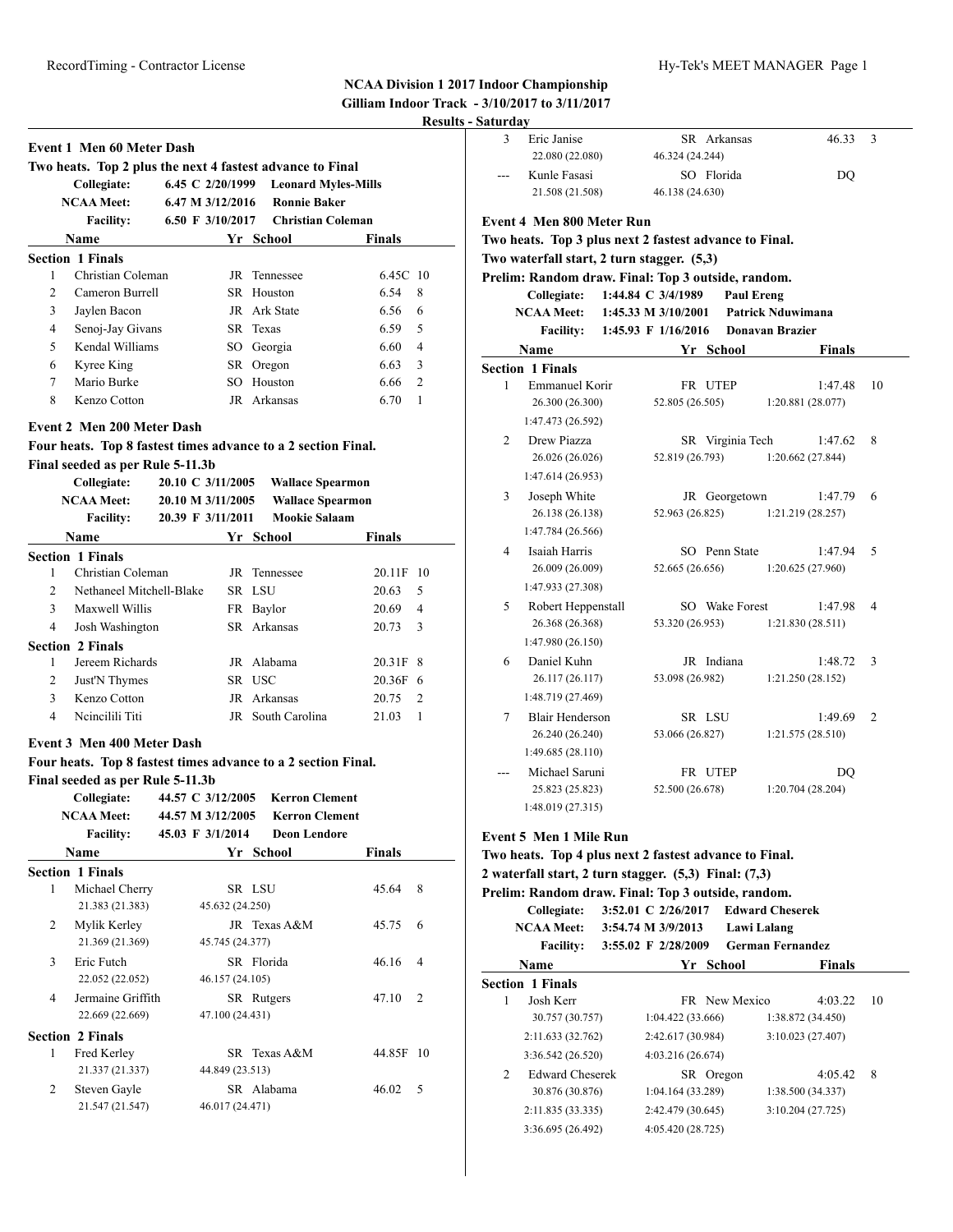|    | Name                              | Section 1 Finals  (Event 5 Men 1 Mile Run)<br>Yr School   | <b>Finals</b>                |                         | 3  | Marc Scott<br>32.504 (32.504)    | SR Tulsa<br>1:07.877 (35.374)  | 7:57.19<br>1:41.155 (33.278) |
|----|-----------------------------------|-----------------------------------------------------------|------------------------------|-------------------------|----|----------------------------------|--------------------------------|------------------------------|
| 3  | Sampson Laari                     | SR Mid. Tenn. St                                          | $4:06.11$ 6                  |                         |    | 2:15.267 (34.112)                | 2:48.946 (33.679)              | 3:22.360 (33.414)            |
|    | 31.186 (31.186)                   | 1:04.870 (33.684)                                         | 1:39.196 (34.327)            |                         |    | 3:54.943 (32.584)                | 4:25.694(30.751)               | 4:56.618(30.924)             |
|    | 2:12.239 (33.043)                 | 2:43.245 (31.007)                                         | 3:11.384 (28.139)            |                         |    | 5:27.312 (30.695)                | 5:57.568 (30.256)              | 6:27.909 (30.342)            |
|    | 3:38.815 (27.431)                 | 4:06.107 (27.293)                                         |                              |                         |    | 6:58.912 (31.003)                | 7:29.268 (30.356)              | 7:57.188 (27.921)            |
| 4  | Neil Gourley                      | JR Virginia Tech                                          | 4:06.26                      | 5                       | 4  | Joe Klecker                      | SO Colorado                    | 7:58.90                      |
|    | 30.653 (30.653)                   | 1:04.039 (33.387)                                         | 1:38.521 (34.482)            |                         |    | 31.940 (31.940)                  | 1:06.866 (34.926)              | 1:41.267 (34.402)            |
|    | 2:11.615 (33.094)                 | 2:42.821 (31.207)                                         | 3:10.523 (27.703)            |                         |    | 2:15.532 (34.265)                | 2:49.234 (33.702)              | 3:22.495 (33.262)            |
|    | 3:38.076 (27.553)                 | 4:06.255 (28.179)                                         |                              |                         |    | 3:54.836 (32.341)                | 4:25.321 (30.486)              | 4:56.144 (30.824)            |
| 5  | Adam Palamar                      | SR Syracuse                                               | 4:06.47                      | $\overline{4}$          |    | 5:26.749 (30.605)                | 5:57.074 (30.326)              | 6:28.430 (31.356)            |
|    | 31.048 (31.048)                   | 1:04.356 (33.308)                                         | 1:38.820 (34.465)            |                         |    | 7:00.073 (31.643)                | 7:30.270 (30.197)              | 7:58.891 (28.622)            |
|    | 2:11.951 (33.132)                 | 2:42.980 (31.029)                                         | 3:10.736 (27.757)            |                         | 5  | Colby Gilbert                    | JR Washington                  | 7:59.41                      |
|    | 3:38.650 (27.914)                 | 4:06.465(27.815)                                          |                              |                         |    | 31.820 (31.820)                  | 1:06.388 (34.569)              | 1:40.444 (34.056)            |
| 6  | Joshua Thompson                   | SR Okla State                                             | 4:06.96                      | $\overline{\mathbf{3}}$ |    | 2:14.424 (33.980)                | 2:48.092 (33.669)              | 3:21.856 (33.764)            |
|    | 30.675 (30.675)                   | 1:04.067(33.393)                                          | 1:38.610 (34.543)            |                         |    | 3:53.956 (32.100)                | 4:25.220 (31.265)              | 4:55.959 (30.739)            |
|    | 2:11.648 (33.039)                 | 2:42.658 (31.010)                                         | 3:10.408 (27.751)            |                         |    | 5:26.080 (30.122)                | 5:56.652 (30.572)              | 6:27.326 (30.674)            |
|    | 3:37.864 (27.456)                 | 4:06.958 (29.094)                                         |                              |                         |    | 6:58.686 (31.361)                | 7:29.677 (30.991)              | 7:59.402 (29.726)            |
| 7  | Liam Dee                          | SO Iona                                                   | 4:07.82                      | 2                       | 6  | Cole Rockhold                    | SO Colo State                  | 7:59.89                      |
|    | 31.421 (31.421)                   | 1:04.621(33.200)                                          | 1:39.068 (34.448)            |                         |    | 32.751 (32.751)                  | 1:08.331 (35.580)              | 1:41.552 (33.222)            |
|    | 2:12.056 (32.988)                 | 2:43.124 (31.068)                                         | 3:11.162 (28.038)            |                         |    | 2:15.932 (34.380)                | 2:49.438 (33.506)              | 3:22.948 (33.510)            |
|    | 3:39.311 (28.149)                 | 4:07.818 (28.508)                                         |                              |                         |    | 3:55.272 (32.324)                | 4:26.392 (31.120)              |                              |
| 8  | Ben Saarel                        | SR Colorado                                               | 4:07.84                      | - 1                     |    | 5:28.382 (31.228)                | 5:59.106 (30.724)              | 4:57.154 (30.763)            |
|    | 31.088 (31.088)                   | 1:04.580 (33.493)                                         | 1:38.802 (34.223)            |                         |    | 7:01.197 (31.548)                |                                | 6:29.649 (30.544)            |
|    | 2:12.172 (33.370)                 | 2:42.725 (30.553)                                         | 3:10.587 (27.862)            |                         | 7  |                                  | 7:31.440 (30.243)              | 7:59.884 (28.445)            |
|    | 3:38.410 (27.824)                 | 4:07.835 (29.425)                                         |                              |                         |    | Brian Barraza<br>32.357 (32.357) | SR Houston<br>1:07.644(35.288) | 8:00.69<br>1:41.034 (33.390) |
| 9  | Matthew Maton                     | SO Oregon                                                 | 4:08.88                      |                         |    | 2:15.174 (34.140)                | 2:48.868 (33.694)              | 3:22.567 (33.700)            |
|    | 30.945 (30.945)                   | 1:04.232 (33.288)                                         | 1:38.712 (34.480)            |                         |    |                                  |                                |                              |
|    | 2:11.875 (33.163)                 | 2:42.933 (31.059)                                         | 3:10.673 (27.740)            |                         |    | 3:55.108 (32.541)                | 4:26.158(31.050)               | 4:57.256 (31.098)            |
|    | 3:38.900 (28.227)                 | 4:08.878 (29.979)                                         |                              |                         |    | 5:28.200 (30.945)                | 5:58.730 (30.530)              | 6:29.750 (31.021)            |
|    |                                   |                                                           |                              |                         |    | 7:01.429 (31.679)                | 7:31.716 (30.287)              | 8:00.688 (28.972)            |
| 10 | Thomas Joyce<br>31.322 (31.322)   | SR California<br>1:04.400(33.079)                         | 4:16.77<br>1:39.027 (34.627) |                         | 8  | John Dressel                     | SO Colorado                    | 8:01.93                      |
|    | 2:12.427 (33.400)                 | 2:43.427 (31.000)                                         | 3:12.325 (28.899)            |                         |    | 32.446 (32.446)                  | 1:07.768 (35.322)              | 1:41.916 (34.148)            |
|    | 3:43.326 (31.001)                 |                                                           |                              |                         |    | 2:15.632 (33.717)                | 2:49.040 (33.408)              | 3:22.329 (33.290)            |
|    |                                   | 4:16.762 (33.437)                                         |                              |                         |    | 3:54.722 (32.393)                | 4:25.886(31.164)               | 4:56.750 (30.865)            |
|    | <b>Event 6 Men 3000 Meter Run</b> |                                                           |                              |                         |    | 5:27.914 (31.164)                | 5:58.952 (31.038)              | 6:30.176 (31.224)            |
|    |                                   | Final only. Two waterfall start, two turn stagger. (11,5) |                              |                         |    | 7:01.679 (31.504)                | 7:32.754 (31.075)              | 8:01.928 (29.174)            |
|    | <b>Random</b> draw                |                                                           |                              |                         | 9  | Clayton Young                    | SO BYU                         | 8:02.11                      |
|    | Collegiate:                       | 7:38.59 C 2/14/2004                                       | <b>Alistair Cragg</b>        |                         |    | 32.323 (32.323)                  | 1:07.554(35.231)               | 1:41.702 (34.148)            |
|    | <b>NCAA Meet:</b>                 | 7:45.94 M 3/9/2013                                        | <b>Lawi Lalang</b>           |                         |    | 2:15.362 (33.660)                | 2:49.076 (33.714)              | 3:22.598 (33.522)            |
|    | <b>Facility:</b>                  | 7:48.94 F 3/14/2009                                       | <b>Galen Rupp</b>            |                         |    | 3:54.762 (32.164)                | 4:26.030 (31.269)              | 4:56.494 (30.464)            |
|    | Name                              | Yr School                                                 | <b>Finals</b>                |                         |    | 5:27.140 (30.647)                | 5:57.582 (30.442)              | 6:28.294 (30.712)            |
|    | Section 1                         |                                                           |                              |                         |    | 6:59.866 (31.572)                | 7:30.898 (31.032)              | 8:02.110 (31.212)            |
|    | <b>Edward Cheserek</b>            | SR Oregon                                                 | 7:55.91                      | 10                      | 10 | Scott Carpenter                  | JR Georgetown                  | 8:06.34                      |
| 1  | 32.718 (32.718)                   | 1:07.994 (35.277)                                         | 1:40.814 (32.820)            |                         |    | 32.000 (32.000)                  | 1:06.954(34.954)               | 1:41.347 (34.394)            |
|    |                                   | 2:48.500 (33.632)                                         | 3:22.257 (33.758)            |                         |    | 2:15.676 (34.329)                | 2:49.512 (33.837)              | 3:23.063 (33.551)            |
|    | 2:14.868 (34.054)                 |                                                           | 4:55.730 (30.591)            |                         |    | 3:54.457 (31.394)                | 4:25.556 (31.099)              | 4:56.123 (30.568)            |
|    | 3:54.072(31.815)                  | 4:25.139 (31.068)                                         |                              |                         |    | 5:27.042 (30.919)                | 5:57.783 (30.742)              | 6:29.241 (31.458)            |
|    | 5:25.868 (30.138)                 | 5:56.424 (30.556)                                         | 6:26.806 (30.383)            |                         |    |                                  |                                |                              |
|    | 6:58.182 (31.376)                 | 7:28.922 (30.740)                                         | 7:55.904 (26.983)            |                         |    | 7:01.663 (32.422)                | 7:34.628 (32.965)              | 8:06.340 (31.713)            |
| 2  | Justyn Knight                     | SO Syracuse                                               | 7:56.21                      | 8                       | 11 | Jack Keelan                      | JR Stanford                    | 8:10.03                      |
|    | 32.610 (32.610)                   | 1:08.117 (35.508)                                         | 1:41.070 (32.953)            |                         |    | 32.179 (32.179)                  | 1:07.224(35.046)               | 1:41.299 (34.075)            |
|    | 2:15.100 (34.030)                 | 2:48.724 (33.625)                                         | 3:22.440 (33.716)            |                         |    | 2:15.476 (34.178)                | 2:49.218 (33.742)              | 3:22.753 (33.536)            |
|    | 3:54.310 (31.870)                 | 4:25.370 (31.061)                                         | 4:56.021(30.651)             |                         |    | 3:55.076 (32.324)                | 4:25.565 (30.489)              | 4:56.340 (30.775)            |
|    | 5:26.332 (30.311)                 | 5:56.889 (30.558)                                         | 6:27.107 (30.218)            |                         |    | 5:26.920 (30.581)                | 5:57.322 (30.402)              | 6:29.005 (31.683)            |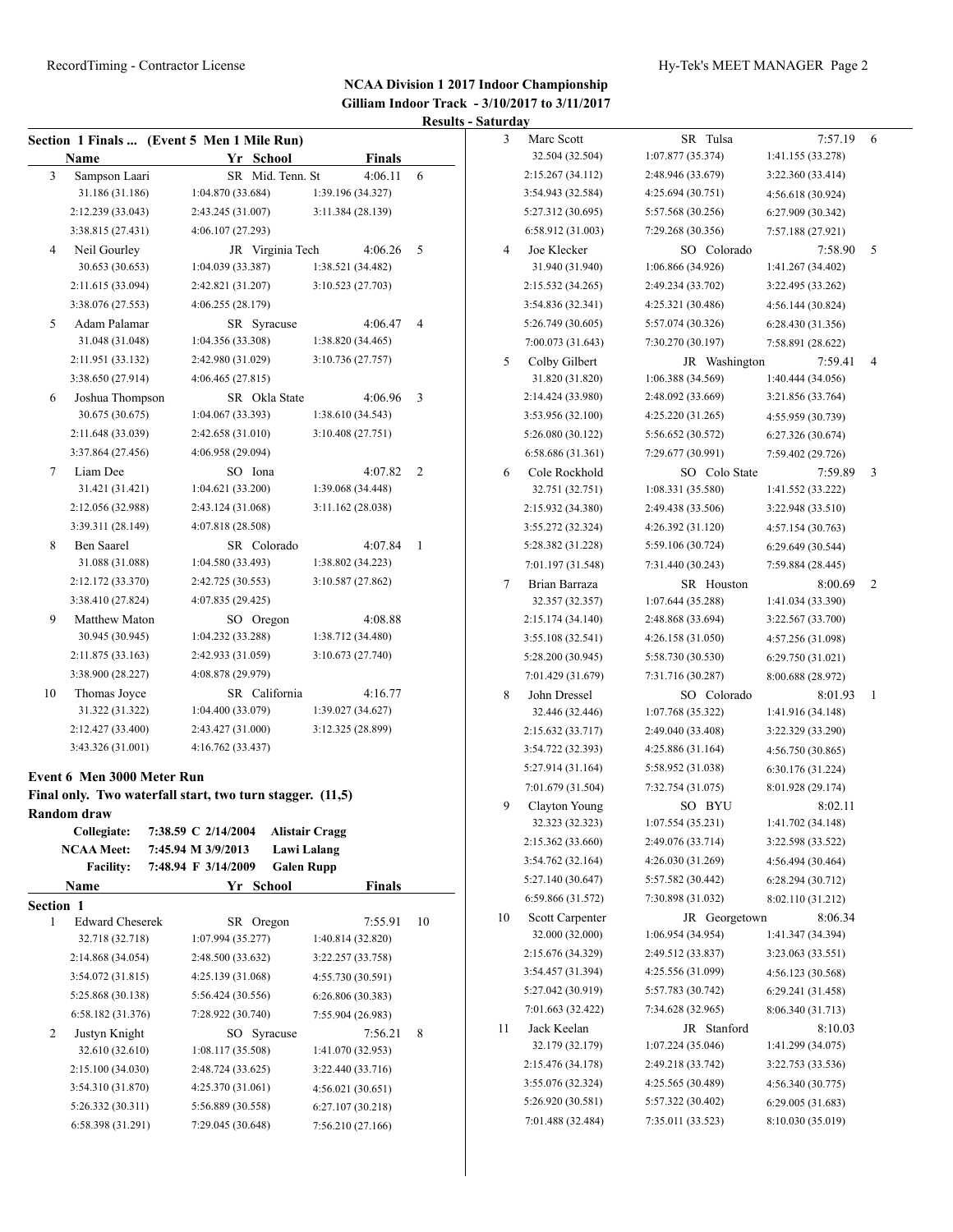|    |                                     | Section 1 (Event 6 Men 3000 Meter Run)                     |                                |
|----|-------------------------------------|------------------------------------------------------------|--------------------------------|
|    | Name                                | Yr                                                         | <b>School</b><br><b>Finals</b> |
| 12 | Amon Terer                          | SR Campbell                                                | 8:12.28                        |
|    | 32.212 (32.212)                     | 1:07.343(35.131)                                           | 1:41.745 (34.402)              |
|    | 2:16.071 (34.326)                   | 2:49.720 (33.649)                                          | 3:23.196 (33.477)              |
|    | 3:55.535 (32.339)                   | 4:26.009 (30.474)                                          | 4:56.675 (30.666)              |
|    | 5:27.575 (30.900)                   | 5:58.635 (31.060)                                          | 6:30.952 (32.318)              |
|    | 7:04.187 (33.235)                   | 7:37.820 (33.633)                                          | 8:12.273 (34.454)              |
| 13 | Erik Peterson                       | SR Butler                                                  | 8:16.46                        |
|    | 32.646 (32.646)                     | 1:07.846 (35.200)                                          | 1:41.661 (33.816)              |
|    | 2:15.776 (34.115)                   | 2:49.364 (33.588)                                          | 3:22.911 (33.548)              |
|    | 3:55.060 (32.150)                   | 4:26.214(31.154)                                           | 4:57.530 (31.316)              |
|    | 5:28.862 (31.332)                   | 6:00.952 (32.090)                                          | 6:33.776 (32.825)              |
|    | 7:07.479 (33.703)                   | 7:41.971 (34.492)                                          | 8:16.452 (34.482)              |
| 14 | Garrett Corcoran                    | SO California                                              | 8:20.31                        |
|    | 32.131 (32.131)                     | 1:06.786 (34.656)                                          | 1:40.607 (33.821)              |
|    | 2:14.642 (34.035)                   | 2:48.295 (33.654)                                          | 3:22.069 (33.774)              |
|    | 3:54.560 (32.492)                   | 4:25.850 (31.290)                                          | 4:57.010(31.161)               |
|    | 5:29.084 (32.074)                   | 6:00.982 (31.898)                                          | 6:34.665 (33.684)              |
|    | 7:09.388 (34.724)                   | 7:44.398 (35.010)                                          | 8:20.304 (35.907)              |
| 15 | <b>Ben Saarel</b>                   | SR Colorado                                                | 8:21.01                        |
|    | 33.019 (33.019)                     | 1:08.250(35.232)                                           | 1:42.180 (33.930)              |
|    | 2:16.266 (34.086)                   | 2:49.968 (33.702)                                          | 3:23.514 (33.546)              |
|    | 3:55.786 (32.272)                   | 4:28.005 (32.220)                                          | 5:02.186 (34.182)              |
|    | 5:36.841 (34.655)                   | 6:11.480 (34.640)                                          | 6:45.546 (34.066)              |
|    | 7:18.796 (33.250)                   | 7:51.495 (32.700)                                          | 8:21.006 (29.512)              |
| 16 | Matthew Maton                       | SO Oregon                                                  | 8:21.45                        |
|    | 32.022 (32.022)                     | 1:07.100(35.078)                                           | 1:41.489 (34.390)              |
|    | 2:15.828 (34.340)                   | 2:49.390 (33.562)                                          | 3:22.703 (33.314)              |
|    | 3:53.835 (31.132)                   | 4:25.022 (31.188)                                          | 4:55.773 (30.751)              |
|    | 5:29.063 (33.290)                   | 6:03.038 (33.976)                                          | 6:38.188(35.150)               |
|    | 7:13.494 (35.306)                   | 7:47.983 (34.490)                                          | 8:21.447 (33.464)              |
|    | <b>Event 8 Men 60 Meter Hurdles</b> |                                                            |                                |
|    |                                     | Two heats. Top 2 plus the next 4 fastest advance to Final. |                                |
|    | Collegiate:                         | 7.45 C 3/14/2015                                           | <b>Omar McLeod</b>             |
|    | <b>NICLA A NALLAL</b>               | $7.45$ M $2/1.4/2015$                                      |                                |

|                             | <b>NCAA Meet:</b><br><b>Facility:</b> | 7.45 M 3/14/2015<br>7.58 F 3/12/2011 | <b>Omar McLeod</b><br><b>Andrew Riley</b> |               |                |
|-----------------------------|---------------------------------------|--------------------------------------|-------------------------------------------|---------------|----------------|
|                             | <b>Name</b>                           |                                      | Yr School                                 | <b>Finals</b> |                |
|                             | <b>Section 1 Finals</b>               |                                      |                                           |               |                |
| 1                           | Grant Holloway                        |                                      | FR Florida                                | 7.58F 10      |                |
| $\mathcal{D}_{\mathcal{L}}$ | Freddie III Crittenden                |                                      | SR Syracuse                               | 7.67          | 8              |
| 3                           | Chad Zallow                           |                                      | SO Youngstown St                          | 7.72          | 6              |
| 4                           | David Kendziera                       |                                      | SR Illinois                               | 7.73          | 5              |
| 5                           | <b>Ruebin Walters</b>                 |                                      | JR Alabama                                | 7.77          | $\overline{4}$ |
| 6                           | <b>Ashtyn Davis</b>                   |                                      | JR California                             | 7.83          | 3              |
| 7                           | Nick Anderson                         |                                      | SR Kentucky                               | 7.85          | $\overline{2}$ |
| 8                           | Aaron Mallett                         |                                      | SR Iowa                                   | 9.49          | 1              |
|                             |                                       |                                      |                                           |               |                |

|                  | Event 9 Men 4x400 Meter Relay<br>Three section Final. Two turn stagger.<br><b>Slow section first. Seeded lanes.</b><br>Collegiate:<br>F Kerley, R Rose, D Dixon, M Kerley<br><b>NCAA Meet:</b><br>G Coleman, B Taplin, S Hart, D Lendore<br><b>Facility:</b><br>S Hart, A Bailey, Jr., C Roudette, D Lendore | 3:02.52 C 1/28/2017<br>3:02.86 M 3/14/2015<br>3:03.20 F 3/1/2014 | <b>Texas A&amp;M</b><br><b>Texas A&amp;M</b><br><b>Texas A&amp;M</b>               |   |
|------------------|--------------------------------------------------------------------------------------------------------------------------------------------------------------------------------------------------------------------------------------------------------------------------------------------------------------|------------------------------------------------------------------|------------------------------------------------------------------------------------|---|
|                  | Team                                                                                                                                                                                                                                                                                                         | Relay                                                            | Finals                                                                             |   |
| <b>Section 1</b> |                                                                                                                                                                                                                                                                                                              |                                                                  |                                                                                    |   |
| 1                | <b>Texas Tech</b><br>1) Kyle Collins SR<br>3) Steven Champlin JR<br>46.436 (46.436)                                                                                                                                                                                                                          | 1:33.361 (46.926)                                                | 3:05.63<br>2) Andrew Hudson SO<br>4) Charles Jones JR<br>2:19.732 (46.371)         | 3 |
| 2                | 3:05.627 (45.895)<br>USC<br>1) Ricky Morgan Jr JR<br>3) Zyaire Clemes SO<br>46.776 (46.776)<br>3:06.075 (46.415)                                                                                                                                                                                             | 1:33.374 (46.598)                                                | 3:06.08<br>2) Just'N Thymes SR<br>4) Marquis Morris JR<br>2:19.660 (46.287)        |   |
| 3                | Kansas<br>1) Ivan Henry SO<br>3) Jaron Hartley JR<br>48.015 (48.015)<br>3:07.869 (46.239)                                                                                                                                                                                                                    | 1:34.596 (46.582)                                                | 3:07.87<br>2) Tre Daniels JR<br>4) Strymar Livingston SR<br>2:21.630 (47.035)      |   |
|                  | Iowa State<br>1) Eric Fogltanz SO<br>3) Roshon Roomes FR<br>1:11.295 (1:11.295)                                                                                                                                                                                                                              | 2:03.303 (52.009)                                                | <b>DNF</b><br>2) Ben Kelly JR<br>4) Jaymes Dennison JR                             |   |
| <b>Section 2</b> |                                                                                                                                                                                                                                                                                                              |                                                                  |                                                                                    |   |
| 1                | Arkansas<br>1) Kemar Mowatt JR<br>3) Eric Janise SR<br>46.879 (46.879)<br>3:05.335 (46.099)                                                                                                                                                                                                                  | 1:33.014 (46.135)                                                | 3:05.34<br>2) Obi Igbokwe SO<br>4) Jamarco Stephen JR<br>2:19.237 (46.224)         | 6 |
| 2                | LSU<br>1) Michael Cherry SR<br>3) Nethaneel Mitchell-Blake SR 4) Lamar Bruton SR<br>46.242 (46.242)<br>3:05.528 (45.706)                                                                                                                                                                                     | 1:33.200 (46.958)                                                | 3:05.53<br>2) Jaron Flournoy SO<br>2:19.823 (46.623)                               | 5 |
| 3                | Iowa<br>1) Emmanuel Ogwo FR<br>3) DeJuan Frye SO<br>47.074 (47.074)<br>3:05.599 (44.971)                                                                                                                                                                                                                     | 1:33.976 (46.903)                                                | 3:05.60<br>2) Collin Hofacker FR<br>4) Mar'yea Harris SO<br>2:20.628 (46.653)      | 4 |
| 4                | Texas<br>1) Byron Robinson SR<br>3) Christopher Irvin SR<br>47.141 (47.141)<br>3:05.874 (45.554)                                                                                                                                                                                                             | 1:33.427 (46.287)                                                | 3:05.88<br>2) Senoj-Jay Givans SR<br>4) Aldrich Bailey Jr. SR<br>2:20.321 (46.894) | 2 |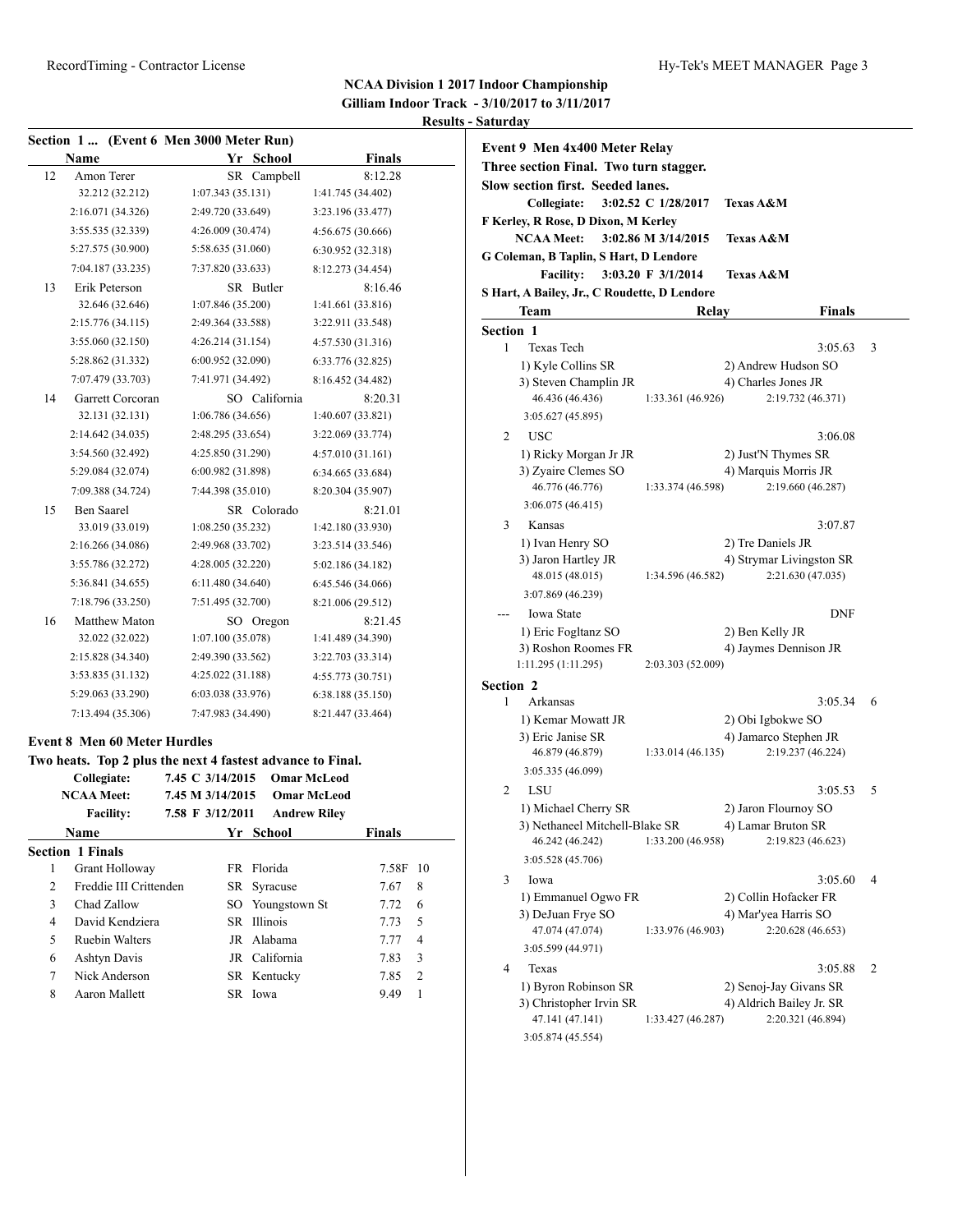**Gilliam Indoor Track - 3/10/2017 to 3/11/2017 Results - Saturday** 

|           | Section 3  (Event 9 Men 4x400 Meter Relay)    |  |                   |                      |                       |     |  |  |
|-----------|-----------------------------------------------|--|-------------------|----------------------|-----------------------|-----|--|--|
|           | Team                                          |  |                   | Relav                | Finals                |     |  |  |
| Section 3 |                                               |  |                   |                      |                       |     |  |  |
| 1         | Texas A&M                                     |  |                   |                      | 3:02.80M 10           |     |  |  |
|           | 1) Fred Kerley SR                             |  |                   |                      | 2) Robert Grant JR    |     |  |  |
|           | 3) Devin Dixon FR                             |  |                   |                      | 4) Mylik Kerley JR    |     |  |  |
|           | 45.072 (45.072)                               |  | 1:31.565 (46.494) |                      | 2:17.409 (45.844)     |     |  |  |
|           | 3:02.797 (45.389)                             |  |                   |                      |                       |     |  |  |
| 2         | Florida                                       |  |                   |                      | 3:03.52               | 8   |  |  |
|           | 1) Kunle Fasasi SO                            |  |                   |                      | 2) Grant Holloway FR  |     |  |  |
|           | 3) Eric Futch SR                              |  |                   | 4) Ryan Clark SO     |                       |     |  |  |
|           | 46.075 (46.075)                               |  | 1:30.881 (44.807) |                      | 2:16.821 (45.940)     |     |  |  |
|           | 3:03.514 (46.693)                             |  |                   |                      |                       |     |  |  |
| 3         | Alabama                                       |  |                   |                      | 3:06.06               | 1   |  |  |
|           | 1) Skyler Bowden SO                           |  |                   |                      | 2) Steven Gayle SR    |     |  |  |
|           | 3) Jacopo Lahbi SR                            |  |                   |                      | 4) Jereem Richards JR |     |  |  |
|           | 48.545 (48.545)                               |  | 1:33.898 (45.353) |                      | 2:20.766 (46.868)     |     |  |  |
|           | 3:06.054 (45.288)                             |  |                   |                      |                       |     |  |  |
| 4         | Penn State                                    |  |                   |                      | 3:07.43               |     |  |  |
|           | 1) Dan Chisena SO                             |  |                   |                      | 2) Xavier Smith JR    |     |  |  |
|           | 3) Samuel Reiser SO                           |  |                   |                      | 4) Isaiah Harris SO   |     |  |  |
|           | 47.392 (47.392)                               |  | 1:33.103(45.711)  |                      | 2:20.101 (46.999)     |     |  |  |
|           | 3:07.430 (47.329)                             |  |                   |                      |                       |     |  |  |
|           |                                               |  |                   |                      |                       |     |  |  |
|           | Event 11 Men High Jump                        |  |                   |                      |                       |     |  |  |
|           | Progression: 2.10, 2.15, 2.20, then 3cm       |  |                   |                      |                       |     |  |  |
|           | 5-Alive jumping format until fewer than nine. |  |                   |                      |                       |     |  |  |
|           | 45 minute warm-up                             |  |                   |                      |                       |     |  |  |
|           | Collegiate:                                   |  | 2.37m C 3/11/1989 | <b>Hollis Conway</b> |                       |     |  |  |
|           | <b>NCAA Meet:</b>                             |  | 2.37m M 3/11/1989 | <b>Hollis Conway</b> |                       |     |  |  |
|           | <b>Facility:</b>                              |  | 2.33m F 3/12/2011 | <b>Derek Drouin</b>  |                       |     |  |  |
|           | Name                                          |  |                   | Yr School            | Finals                |     |  |  |
| Flight 1  |                                               |  |                   |                      |                       |     |  |  |
| 1         | Trey Culver                                   |  |                   | JR Texas Tech        | 2.26m                 | 10  |  |  |
| 2         | Kyle Landon                                   |  |                   | SR So Illinois       | 2.26m                 | 8   |  |  |
| 3         | Keenon Laine                                  |  | SO                | Georgia              | 2.23 <sub>m</sub>     | 6   |  |  |
| 4         | Randall Cunningham                            |  |                   | JR USC               | 2.23 <sub>m</sub>     | 5   |  |  |
| 5         | Christoff Bryan                               |  |                   | JR Kansas State      | 2.20 <sub>m</sub>     | 3.5 |  |  |
| 5         | Clayton Brown                                 |  |                   | FR Florida           | 2.20 <sub>m</sub>     | 3.5 |  |  |
| 7         | Justice Summerset                             |  |                   | FR Arizona           | 2.20m                 | 1.5 |  |  |
| $\tau$    | Darius Carbin                                 |  | FR                | Georgia              | 2.20 <sub>m</sub>     | 1.5 |  |  |
| 9         | Ken LeGassey                                  |  | SR                | Arkansas             | 2.15m                 |     |  |  |
| 10        | Zachary Blackham                              |  |                   | SR BYU               | 2.15m                 |     |  |  |
| 11        | Matthew Campbell                              |  |                   | SR Albany            | 2.15m                 |     |  |  |
| 12        | Darryl Sullivan                               |  | FR                | Tennessee            | 2.10m                 |     |  |  |
| 12        | Julian Harvey                                 |  | SR                | SIU Edwardsville     | 2.10m                 |     |  |  |
| 12        | Michael Burke                                 |  |                   | FR UCLA              | 2.10m                 |     |  |  |

15 Damar Robinson SR Louisville 2.10m 16 Charles Brown SO Texas Tech 2.10m

| Saturday       |                                                            |                    |                                                           |               |                |  |  |  |  |
|----------------|------------------------------------------------------------|--------------------|-----------------------------------------------------------|---------------|----------------|--|--|--|--|
|                | <b>Event 14 Men Triple Jump</b>                            |                    |                                                           |               |                |  |  |  |  |
|                | One single flight. Top 9 advance to a reverse-order Final. |                    |                                                           |               |                |  |  |  |  |
|                | Break ties where possible.                                 |                    |                                                           |               |                |  |  |  |  |
|                | Warm-ups: 30 minute general.                               |                    |                                                           |               |                |  |  |  |  |
|                | Finals start 10min. after final prelim attempt.            |                    |                                                           |               |                |  |  |  |  |
|                | Collegiate:                                                | 17.50m C 1/17/1986 | <b>Charlie Simpkins</b>                                   |               |                |  |  |  |  |
|                | <b>NCAA Meet:</b>                                          | 17.37m M 3/14/2015 | <b>Marquis Dendy</b>                                      |               |                |  |  |  |  |
|                | <b>Facility:</b>                                           | 17.32m F 3/12/2011 | <b>Will Claye</b>                                         |               |                |  |  |  |  |
|                | Name                                                       |                    | Yr School                                                 | <b>Finals</b> |                |  |  |  |  |
| Flight 1       |                                                            |                    |                                                           |               |                |  |  |  |  |
| 1              | Clive Pullen                                               | SR.                | Arkansas                                                  | 16.86m        | 10             |  |  |  |  |
| 2              | <b>KeAndre Bates</b>                                       | JR                 | Florida                                                   | 16.62m        | 8              |  |  |  |  |
| 3              | O'Brien Wasome                                             | FR                 | Texas                                                     | 16.49m        | 6              |  |  |  |  |
| $\overline{4}$ | Hayden McClain                                             |                    | SR Oklahoma                                               | 16.16m        | 5              |  |  |  |  |
| 5              | <b>Barden Adams</b>                                        |                    | JR Kansas                                                 | 15.99m        | $\overline{4}$ |  |  |  |  |
| 6              | Kaiwan Culmer                                              |                    | JR Nebraska                                               | 15.96m        | 3              |  |  |  |  |
| 7              | Clayton Brown                                              |                    | FR Florida                                                | 15.92m        | $\overline{2}$ |  |  |  |  |
| 8              | <b>Montel Nevers</b>                                       | SO.                | Florida State                                             | 15.90m        | 1              |  |  |  |  |
| 9              | David Oluwadara                                            |                    | SR Boston U.                                              | 15.88m        |                |  |  |  |  |
| 10             | Jordan Scott                                               |                    | FR Virginia                                               | 15.69m        |                |  |  |  |  |
| 11             | Damar Robinson                                             |                    | SR Louisville                                             | 15.63m        |                |  |  |  |  |
| 12             | <b>Scotty Newton</b>                                       |                    | JR TCU                                                    | 15.51m        |                |  |  |  |  |
| 13             | Charles Brown                                              | SO.                | <b>Texas Tech</b>                                         | 15.42m        |                |  |  |  |  |
| 14             | Michael Tiller                                             |                    | SR Bethune-Cookman                                        | 15.34m        |                |  |  |  |  |
| 15             | Eric Bethea                                                |                    | SO Indiana                                                | 15.32m        |                |  |  |  |  |
| ---            | Lasheon Strozier                                           |                    | SO N. Carolina A&T                                        | FOUL.         |                |  |  |  |  |
|                | <b>Event 16 Men Weight Throw</b>                           |                    |                                                           |               |                |  |  |  |  |
|                |                                                            |                    | One single flight. Top Q advance to a reverse order Final |               |                |  |  |  |  |

#### **One single flight. Top 9 advance to a reverse-order Final.**

**Break ties where possible.**

**Warm-ups: 30 minute general.**

**Finals start 10min. after final prelim attempt.**

| Collegiate:       | 25.58m C 2/28/2015 | Michael Lihrman    |
|-------------------|--------------------|--------------------|
| <b>NCAA Meet:</b> | 24.64m M 3/13/2015 | Michael Lihrman    |
| <b>Facility:</b>  | 22.88m F 3/14/2009 | <b>Jason Lewis</b> |

| <br>22,00,00,10,00,000<br><b>UMPON TIONED</b> |                         |     |                  |         |                |  |
|-----------------------------------------------|-------------------------|-----|------------------|---------|----------------|--|
|                                               | Name                    | Yr  | School           | Finals  |                |  |
| Flight 1                                      |                         |     |                  |         |                |  |
| 1                                             | Johnnie Jackson         |     | SR LSU           | 22.88mF | -10            |  |
| 2                                             | <b>Grant Cartwright</b> |     | JR Michigan      | 22.70m  | 8              |  |
| 3                                             | Jordan Young            |     | SR Virginia      | 22.41m  | 6              |  |
| 4                                             | Rudy Winkler            | SR  | Cornell          | 22.30m  | 5              |  |
| 5                                             | <b>Josh Davis</b>       |     | JR NC State      | 22.04m  | 4              |  |
| 6                                             | Gleb Dudarev            | FR  | Kansas           | 21.97m  | 3              |  |
| 7                                             | Joseph Ellis            | SO  | Michigan         | 21.73m  | $\overline{c}$ |  |
| 8                                             | Riley Budde             | JR  | Wisconsin        | 21.64m  | 1              |  |
| 9                                             | Daniel Haugh            | JR  | Alabama          | 21.56m  |                |  |
| 10                                            | Adam Kelly              | SO. | Princeton        | 21.13m  |                |  |
| 11                                            | Alex Poursanidis        |     | SR Georgia       | 20.99m  |                |  |
| 12                                            | AJ McFarland            | SO. | Florida          | 20.99m  |                |  |
| 13                                            | Elias Hakansson         |     | SR Alabama       | 20.86m  |                |  |
| 14                                            | Reginald Jagers         |     | SR Kent State    | 20.66m  |                |  |
| 15                                            | James Hubbard           |     | SR Long Beach St | 20.11m  |                |  |
| 16                                            | Aleks Rapp              |     | FR Tulsa         | 20.08m  |                |  |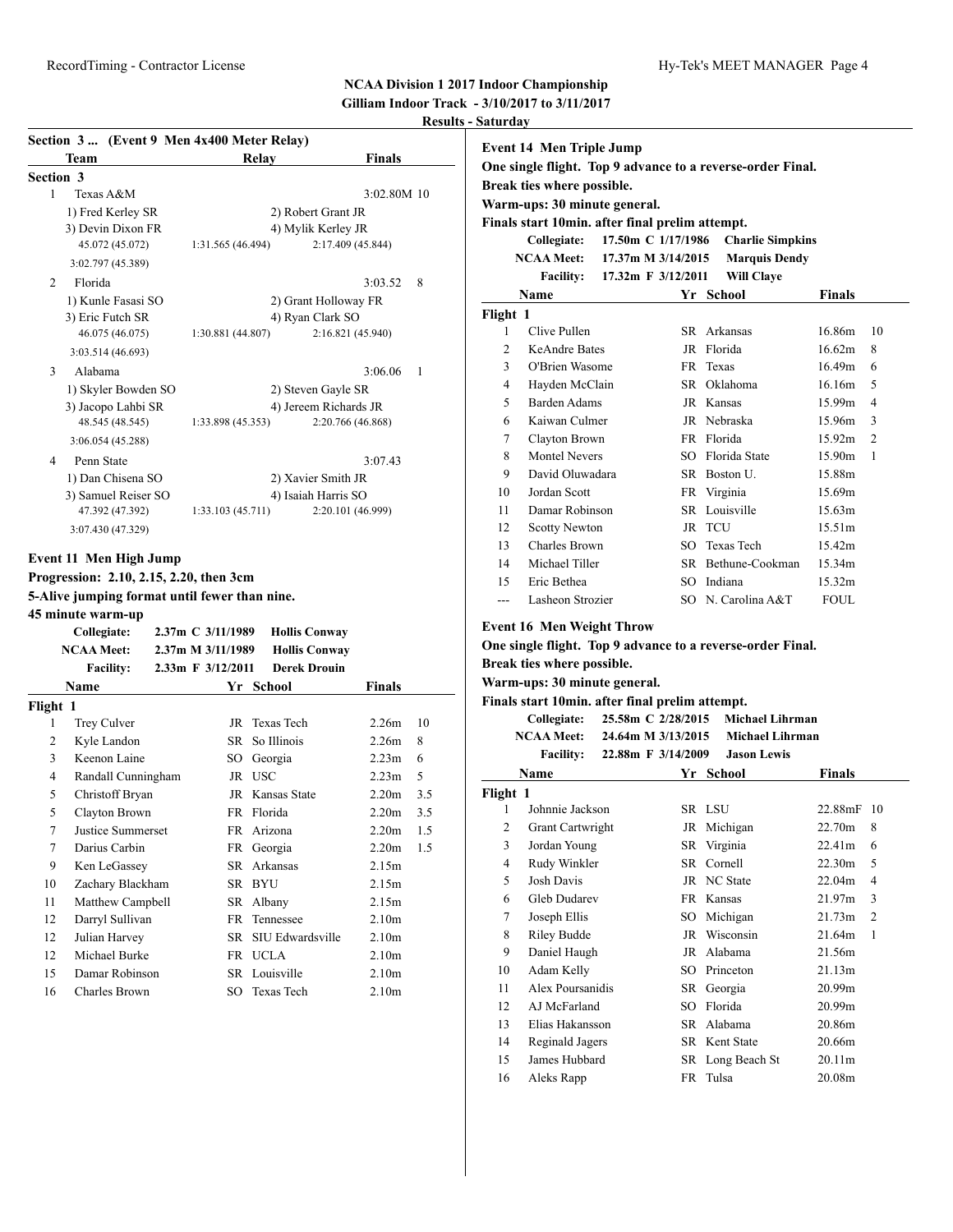**Gilliam Indoor Track - 3/10/2017 to 3/11/2017**

**Event 33 Heptathlon: #7 Men 1000 Meter Run**

**Results - Saturday**

### **Event 33 Heptathlon: #5 Men 60 Meter Hurdles Four grouped sections. Alternate lanes for hurdles. Lanes 2,4,6,8**

|                  | <b>Facility:</b>       | 7.58 F |                 |            |       |
|------------------|------------------------|--------|-----------------|------------|-------|
|                  | Name                   |        | Yr School       | Finals     |       |
| <b>Section 1</b> |                        |        |                 |            |       |
| 1                | John Seals             |        | JR George Mason | 8.22       | 927   |
| 2                | Harrison Williams      | JR     | Stanford        | 8.23       | 925   |
| 3                | Lindon Victor          | SR.    | Texas A&M       | 8.43       | 877   |
| 4                | Kevin Nielsen          |        | JR BYU          | 8.44       | 874   |
| Section 2        |                        |        |                 |            |       |
| 1                | Wolf Mahler            | JR     | Texas           | 8.31       | 905   |
| 2                | Karl Saluri            | JR     | Georgia         | 8.33       | 900   |
| 3                | Mitch Modin            | SR     | Oregon          | 8.35       | 896   |
| 4                | Gabe Moore             | SO.    | Arkansas        | 8.49       | 862   |
| <b>Section 3</b> |                        |        |                 |            |       |
| 1                | Devon Williams         |        | SR Georgia      | 7.75       | 1,046 |
| 2                | Hunter Price           | JR     | Colo State      | 8.01       | 979   |
| 3                | Jonathan Wells         | JR     | <b>Illinois</b> | 8.11       | 954   |
| ---              | Steele Wasik           | JR     | Texas           | <b>DNF</b> |       |
| Section 4        |                        |        |                 |            |       |
| 1                | <b>Tim Duckworth</b>   | JR     | Kentucky        | 8.10       | 957   |
| $\mathfrak{D}$   | Hunter Veith           | JR     | Wichita State   | 8.15       | 944   |
| 3                | <b>Steven Bastien</b>  | SR     | Michigan        | 8.34       | 898   |
| 4                | <b>Austin Jamerson</b> |        | SR Cornell      | 8.34       | 898   |

#### **Event 33 Heptathlon: #6 Men Pole Vault**

### **Two grouped pits. No five-alive.**

#### **Start height determined by Referee.**

| Name           |                       |    | Yr School     | Finals            |       |
|----------------|-----------------------|----|---------------|-------------------|-------|
| Flight 1       |                       |    |               |                   |       |
| 1              | Karl Saluri           |    | JR Georgia    | 4.96m             | 898   |
| 2              | Kevin Nielsen         |    | JR BYU        | 4.76m             | 837   |
| $\overline{2}$ | Lindon Victor         |    | SR Texas A&M  | 4.76m             | 837   |
| $\overline{2}$ | Jonathan Wells        | JR | Illinois      | 4.76m             | 837   |
| 5              | Gabe Moore            | SO | Arkansas      | 4.66m             | 807   |
| 5              | Hunter Price          |    | JR Colo State | 4.66m             | 807   |
| 7              | Austin Jamerson       | SR | Cornell       | 4.06 <sub>m</sub> | 634   |
|                | Steele Wasik          |    | JR Texas      | NH                |       |
| Flight 2       |                       |    |               |                   |       |
| 1              | Harrison Williams     |    | JR Stanford   | 5.36m             | 1,023 |
| 2              | <b>Tim Duckworth</b>  |    | JR Kentucky   | 5.26m             | 991   |
| 3              | Hunter Veith          | JR | Wichita State | 4.96m             | 898   |
| 4              | Wolf Mahler           |    | JR Texas      | 4.86m             | 868   |
| 5              | Devon Williams        |    | SR Georgia    | 4.76m             | 837   |
| 6              | Mitch Modin           | SR | Oregon        | 4.66m             | 807   |
| 6              | John Seals            | JR | George Mason  | 4.66m             | 807   |
|                | <b>Steven Bastien</b> |    | SR Michigan   | NH                |       |

| One section.     |                                        |                   |                  |                   |     |
|------------------|----------------------------------------|-------------------|------------------|-------------------|-----|
|                  | Two alley waterfall, two turn stagger. |                   |                  |                   |     |
|                  | Name                                   |                   | Yr School        | Finals            |     |
| <b>Section 1</b> |                                        |                   |                  |                   |     |
| 1                | Wolf Mahler                            | JR                | Texas            | 2:34.15           | 940 |
|                  | 28.998 (28.998)                        | 58.899 (29.901)   |                  | 1:29.651 (30.752) |     |
|                  | 2:01.507 (31.857)                      | 2:34.141 (32.635) |                  |                   |     |
| 2                | Karl Saluri                            |                   | JR Georgia       | 2:36.92           | 908 |
|                  | 30.512 (30.512)                        | 1:01.730 (31.219) |                  | 1:33.334 (31.605) |     |
|                  | 2:05.331 (31.997)                      | 2:36.915 (31.584) |                  |                   |     |
| 3                | Hunter Price                           |                   | JR Colo State    | 2:37.99           | 896 |
|                  | 30.725 (30.725)                        | 1:02.104(31.379)  |                  | 1:33.915 (31.812) |     |
|                  | 2:06.961 (33.047)                      | 2:37.987 (31.026) |                  |                   |     |
| 4                | Harrison Williams                      |                   | JR Stanford      | 2:39.45           | 880 |
|                  | 30.456 (30.456)                        | 1:01.250 (30.794) |                  | 1:33.010 (31.760) |     |
|                  | 2:05.488 (32.478)                      | 2:39.450 (33.963) |                  |                   |     |
| 5                | Devon Williams                         |                   | SR Georgia       | 2:41.26           | 859 |
|                  | 29.936 (29.936)                        | 1:01.511(31.575)  |                  | 1:33.661 (32.150) |     |
|                  | 2:06.696 (33.036)                      | 2:41.253 (34.557) |                  |                   |     |
| 6                | Kevin Nielsen                          |                   | JR BYU           | 2:44.47           | 824 |
|                  | 31.928 (31.928)                        | 1:05.153(33.225)  |                  | 1:37.622 (32.469) |     |
|                  | 2:11.209 (33.588)                      | 2:44.466 (33.257) |                  |                   |     |
| 7                | Gabe Moore                             |                   | SO Arkansas      | 2:44.58           | 823 |
|                  | 31.364 (31.364)                        | 1:02.765(31.401)  |                  | 1:34.961 (32.196) |     |
|                  | 2:09.203 (34.242)                      | 2:44.576 (35.374) |                  |                   |     |
| 8                | Austin Jamerson                        |                   | SR Cornell       | 2:50.84           | 757 |
|                  | 33.473 (33.473)                        | 1:08.273 (34.800) |                  | 1:43.608(35.335)  |     |
|                  | 2:18.664 (35.057)                      | 2:50.833 (32.170) |                  |                   |     |
| 9                | Lindon Victor                          |                   | SR Texas A&M     | 2:51.14           | 754 |
|                  | 32.749 (32.749)                        | 1:06.768 (34.019) |                  | 1:42.695 (35.928) |     |
|                  | 2:18.696 (36.002)                      | 2:51.136 (32.440) |                  |                   |     |
| 10               | Mitch Modin                            |                   | SR Oregon        | 2:55.01           | 714 |
|                  | 32.136 (32.136)                        | 1:05.564 (33.429) |                  | 1:40.528 (34.964) |     |
|                  | 2:18.268 (37.740)                      | 2:55.008 (36.740) |                  |                   |     |
| 11               | Hunter Veith                           |                   | JR Wichita State | 2:56.44           | 700 |
|                  | 33.774 (33.774)                        | 1:07.947(34.173)  |                  | 1:43.872 (35.925) |     |
|                  | 2:20.577 (36.705)                      | 2:56.437 (35.860) |                  |                   |     |
| 12               | Tim Duckworth                          |                   | JR Kentucky      | 3:04.24           | 623 |
|                  | 33.209 (33.209)                        | 1:08.479 (35.270) |                  | 1:48.151 (39.672) |     |
|                  | 2:28.128 (39.977)                      | 3:04.234 (36.107) |                  |                   |     |
| 13               | Jonathan Wells                         |                   | JR Illinois      | 3:09.21           | 577 |
|                  | 34.133 (34.133)                        | 1:09.417 (35.284) |                  | 1:49.024 (39.608) |     |
|                  | 2:30.968 (41.944)                      | 3:09.206 (38.239) |                  |                   |     |
| 14               | John Seals                             |                   | JR George Mason  | 3:12.70           | 545 |
|                  | 34.636 (34.636)                        | 1:10.033(35.397)  |                  | 1:49.453 (39.420) |     |
|                  | 2:31.852 (42.400)                      | 3:12.697 (40.845) |                  |                   |     |
|                  | <b>Steven Bastien</b>                  |                   | SR Michigan      | DNF               |     |
|                  | Steele Wasik                           |                   | JR Texas         | DNF               |     |
|                  |                                        |                   |                  |                   |     |

## Women - Team Rankings - 17 Events Scored

- 1) Oregon 84
	- 2) Georgia 51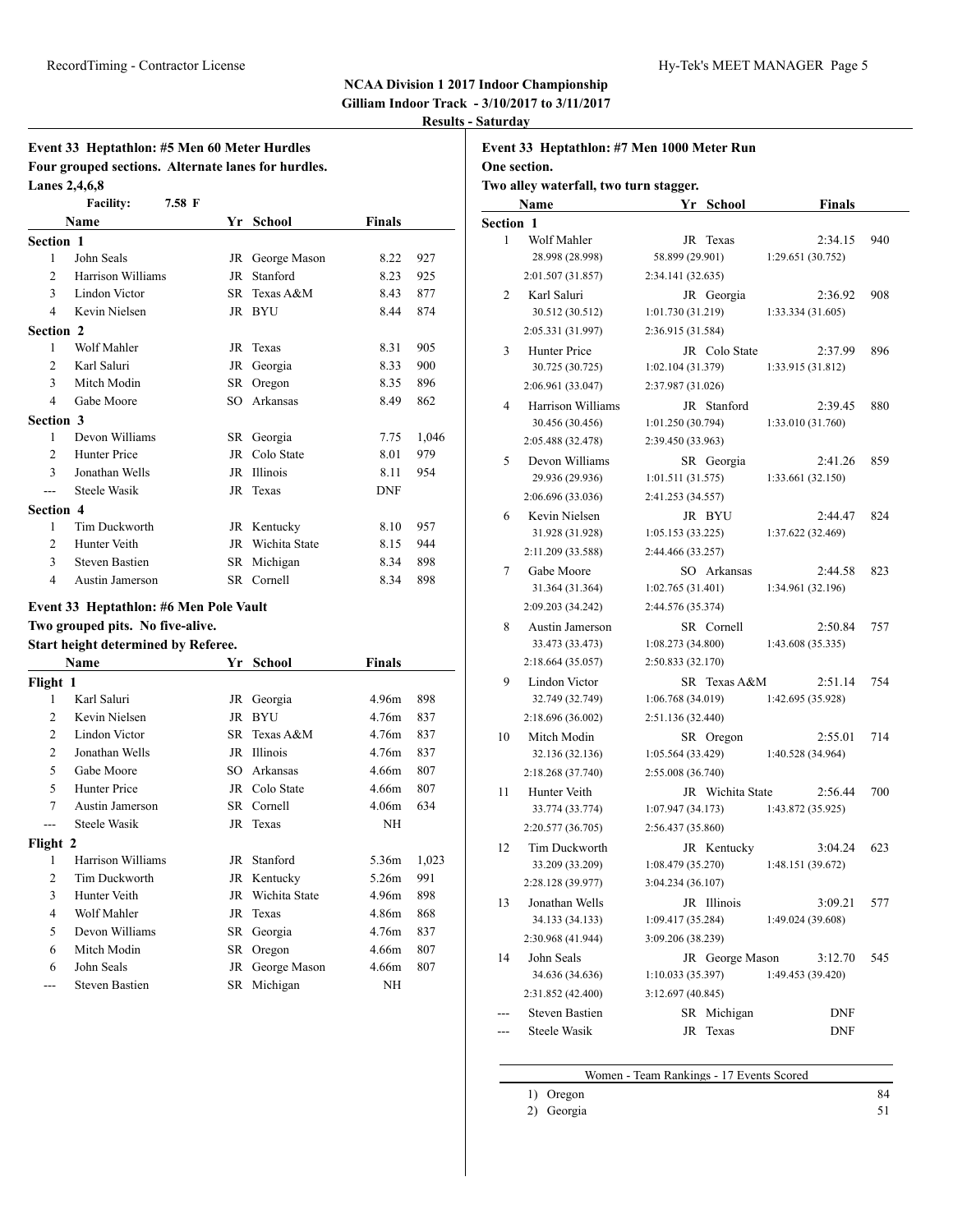# **NCAA Division 1 2017 Indoor Championship Gilliam Indoor Track - 3/10/2017 to 3/11/2017**

|                                        |                | <b>Results - Saturday</b> |                          |
|----------------------------------------|----------------|---------------------------|--------------------------|
| 3) Alabama                             | 37             |                           | 1) Texas A&M             |
| 4) USC                                 | 35             |                           | 2) Florida               |
| 5) Arkansas                            | 32.5           |                           | 3) Oregon                |
| 6) Kentucky                            | 26             |                           | 4) Georgia               |
| 7) Colorado                            | 21             |                           | 5) Arkansas              |
| 8) Miami<br>8) Missouri                | 18             |                           | $6)$ LSU                 |
| 10) Penn State                         | 18<br>14       | 7)<br>8)                  | Virginia Tech<br>Alabama |
| 10) Stanford                           | 14             |                           | 9) Texas                 |
| 12) Texas A&M                          | 13             |                           | 10) Syracuse             |
| 12) Ole Miss                           | 13             |                           | 10) Tennessee            |
| 14) Michigan                           | 12             |                           | 12) Colorado St.         |
| 14) Baylor                             | 12             |                           | 13) Tulsa                |
| 14) Florida                            | 12             |                           | 14) Texas Tech           |
| 14) Purdue                             | 12             |                           | 14) Southern Illin       |
| 18) LSU                                | 11             |                           | 16) Colorado             |
| 18) BYU                                | 11             |                           | 16) Georgetown           |
| 18) Louisville                         | 11             |                           | 16) Virginia             |
| 21) Cincinnati                         | 10             |                           | 16) Ole Miss             |
| 21) Samford                            | 10             |                           | 16) Houston              |
| 21) San Diego St.                      | 10             |                           | 21) USC                  |
| 21) Miss State                         | 10             |                           | 22) New Mexico           |
| 25) Texas                              | 9              |                           | 22) Michigan             |
| 25) South Carolina                     | 9              |                           | 22) South Dakota         |
| 27) Virginia Tech                      | 8              |                           | 22) UTEP                 |
| 27) New Hampshire<br>27) Kent State    | 8<br>8         |                           | 22) Kentucky             |
| 27) Kansas State                       | $\,$ 8 $\,$    |                           |                          |
| 27) Ohio State                         | 8              |                           |                          |
| 27) Arizona State                      | $\,$ $\,$      |                           |                          |
| 33) Notre Dame                         | $\tau$         |                           |                          |
| 33) Furman                             | 7              |                           |                          |
| 35) Arizona                            | 6.5            |                           |                          |
| 36) Illinois                           | 6              |                           |                          |
| 36) Auburn                             | 6              |                           |                          |
| 36) Charlotte                          | 6              |                           |                          |
| 39) Oklahoma State                     | 5              |                           |                          |
| 39) Akron                              | 5              |                           |                          |
| 41) Georgia State                      | 4              |                           |                          |
| 41) Iowa                               | 4              |                           |                          |
| 41) Oklahoma                           | 4              |                           |                          |
| 41) North Carolina                     | 4              |                           |                          |
| 41) Providence<br>46) Texas Tech       | 4<br>3.5       |                           |                          |
| 47) Indiana                            | 3              |                           |                          |
| 47) UTEP                               | 3              |                           |                          |
| 47) Eastern Michigan                   | 3              |                           |                          |
| 47) Air Force                          | 3              |                           |                          |
| 47) Iowa State                         | $\mathfrak{Z}$ |                           |                          |
| 52) Wisconsin                          | 2              |                           |                          |
| 52) Vanderbilt                         | $\overline{2}$ |                           |                          |
| 52) Kansas                             | $\overline{2}$ |                           |                          |
| 55) Washington                         | 1.5            |                           |                          |
| 56) Harvard                            | $\mathbf{1}$   |                           |                          |
| 56) UCF                                | 1              |                           |                          |
| 56) Mid. Tenn. State                   | $\mathbf{1}$   |                           |                          |
| 56) North Dakota State                 | $\mathbf{1}$   |                           |                          |
| 56) Villanova                          | $\mathbf{1}$   |                           |                          |
|                                        |                |                           |                          |
| Men - Team Rankings - 17 Events Scored |                |                           |                          |
|                                        |                |                           |                          |

| la y         |                   |      |
|--------------|-------------------|------|
| 1)           | Texas A&M         | 46   |
| $\mathbf{2}$ | Florida           | 45.5 |
| 3)           | Oregon            | 38   |
| 4)           | Georgia           | 35.5 |
| 5)           | Arkansas          | 33   |
| 6)           | LSU               | 30   |
| 7)           | Virginia Tech     | 23.5 |
| 8)           | Alabama           | 22   |
| 9)           | Texas             | 21   |
| 10)          | Syracuse          | 20   |
| 10)          | Tennessee         | 20   |
| 12)          | Colorado St.      | 18   |
| 13)          | Tulsa             | 14   |
| 14)          | Texas Tech        | 13   |
| 14)          | Southern Illinois | 13   |
| 16)          | Colorado          | 12   |
| 16)          | Georgetown        | 12   |
| 16)          | Virginia          | 12   |
| 16)          | Ole Miss          | 12   |
| 16)          | Houston           | 12   |
| 21)          | <b>USC</b>        | 11   |
| 22)          | New Mexico        | 10   |
| 22)          | Michigan          | 10   |
| 22)          | South Dakota      | 10   |
| 22)          | <b>UTEP</b>       | 10   |
| 22)          | Kentucky          | 10   |
|              |                   |      |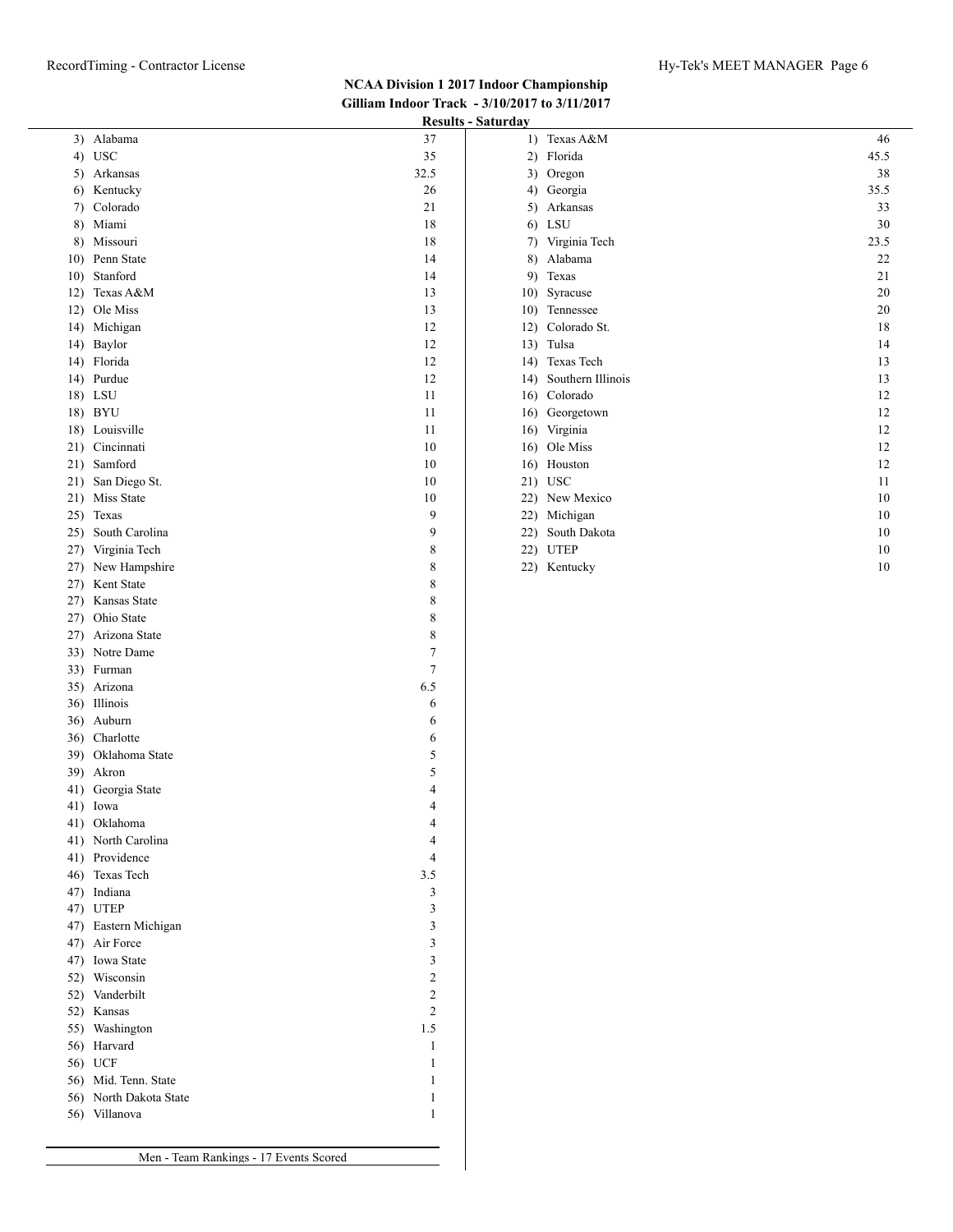|     |                      |                  | $   -$ |
|-----|----------------------|------------------|--------|
|     | 27) Kansas           | 9                |        |
| 27) | Akron                | 9                |        |
| 29) | Indiana              | $\boldsymbol{7}$ |        |
|     | 30) Campbell         | 6                |        |
|     | 30) Arkansas State   | 6                |        |
|     | 30) Youngstown St.   | 6                |        |
|     | 30) Oklahoma State   | 6                |        |
|     | 30) Illinois         | 6                |        |
|     | 30) Mid. Tenn. State | 6                |        |
| 36) | Penn State           | 5                |        |
| 36) | Iowa                 | $\sqrt{5}$       |        |
| 36) | Cornell              | 5                |        |
| 36) | Michigan State       | 5                |        |
| 36) | South Carolina       | $\sqrt{5}$       |        |
| 36) | Oklahoma             | 5                |        |
| 42) | Baylor               | $\overline{4}$   |        |
| 42) | SIU Edwardsville     | $\overline{4}$   |        |
| 42) | Cincinnati           | $\overline{4}$   |        |
| 42) | Washington           | $\overline{4}$   |        |
| 42) | North Carolina St.   | $\overline{4}$   |        |
| 42) | Wake Forest          | $\overline{4}$   |        |
| 48) | Kansas State         | 3.5              |        |
| 49) | Ohio State           | $\mathfrak z$    |        |
| 49) | Nebraska             | $\mathfrak z$    |        |
| 49) | Stanford             | 3                |        |
| 49) | California           | $\mathfrak z$    |        |
| 49) | Butler               | 3                |        |
|     | 54) Notre Dame       | 2.5              |        |
| 54) | Arizona              | 2.5              |        |
| 56) | Rutgers              | $\sqrt{2}$       |        |
| 56) | Iona                 | $\sqrt{2}$       |        |
| 58) | Florida State        | $\mathbf{1}$     |        |
| 58) | Northern Arizona     | $\mathbf{1}$     |        |
|     | 58) Wisconsin        | $\mathbf{1}$     |        |
| 58) | Villanova            | $\mathbf{1}$     |        |
|     | 58) Samford          | $\mathbf{1}$     |        |
|     |                      |                  |        |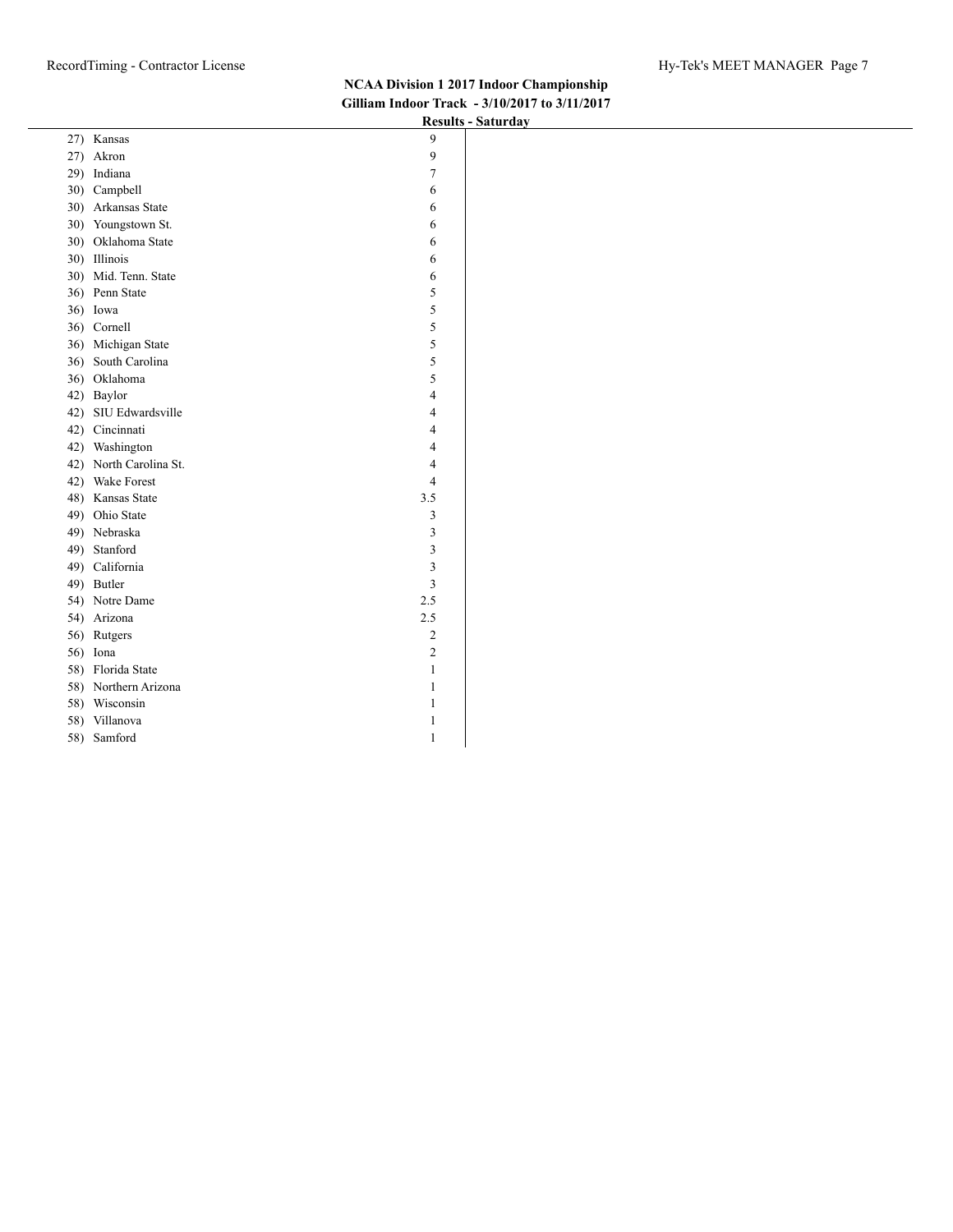| Event 17 Women 60 Meter Dash |                                                            |  |                  |                        |               |               |
|------------------------------|------------------------------------------------------------|--|------------------|------------------------|---------------|---------------|
|                              | Two heats. Top 2 plus the next 4 fastest advance to Final. |  |                  |                        |               |               |
|                              | Collegiate:                                                |  | 7.07 C 2/11/2017 | <b>Hannah Cunliffe</b> |               |               |
|                              | <b>NCAA Meet:</b>                                          |  | 7.09 M 3/12/2011 | <b>Lakya Brookins</b>  |               |               |
|                              | <b>Facility:</b>                                           |  | 7.09 F 3/12/2011 | <b>Lakya Brookins</b>  |               |               |
|                              | Name                                                       |  | Yr -             | School                 | <b>Finals</b> |               |
|                              | <b>Section 1 Finals</b>                                    |  |                  |                        |               |               |
| 1                            | Hannah Cunliffe                                            |  | JR               | Oregon                 | 7.14          | 10            |
| $\overline{2}$               | Javianne Oliver                                            |  |                  | SR Kentucky            | 7.16          | 8             |
| 3                            | Ariana Washington                                          |  | JR               | Oregon                 | 7.20          | 6             |
| 4                            | Ashley Henderson                                           |  |                  | JR San Diego St        | 7.22          | .5            |
| 5                            | Deajah Stevens                                             |  | SO.              | Oregon                 | 7.22          | 4             |
| 6                            | Kortnei Johnson                                            |  |                  | SO LSU                 | 7.22          | 3             |
| 7                            | Quanesha Burks                                             |  |                  | SR Alabama             | 7.27          | $\mathcal{L}$ |
| 8                            | Mikiah Brisco                                              |  |                  | JR LSU                 | 7.29          |               |

#### **Event 18 Women 200 Meter Dash**

### **Four heats. Top 8 fastest times advance to a 2 section Final.**

**Final seeded as per Rule 5-11.3b**

|   | Collegiate:<br><b>NCAA Meet:</b> | 22.40 C 3/14/2008<br>22.40 M 3/14/2008 | <b>Bianca Knight</b><br><b>Bianca Knight</b> |               |     |
|---|----------------------------------|----------------------------------------|----------------------------------------------|---------------|-----|
|   | <b>Facility:</b>                 | 22.50 F 3/1/2014                       | Kamarica Brown                               |               |     |
|   | Name                             |                                        | Yr School                                    | <b>Finals</b> |     |
|   | <b>Section 1 Finals</b>          |                                        |                                              |               |     |
| 1 | Ashley Henderson                 | JR                                     | San Diego St                                 | 22.83         | 5   |
| 2 | <b>Brittany Brown</b>            | JR                                     | Iowa                                         | 22.92         | 4   |
| 3 | Jada Martin                      |                                        | SR LSU                                       | 22.96         | 3   |
| 4 | Diamond Spaulding                |                                        | SO Texas A&M                                 | 23.09         | 2   |
|   | <b>Section 2 Finals</b>          |                                        |                                              |               |     |
| 1 | Ariana Washington                | JR                                     | Oregon                                       | 22.42F        | -10 |
| 2 | Hannah Cunliffe                  | JR                                     | Oregon                                       | 22.53         | 8   |
| 3 | Deanna Hill                      | JR                                     | <b>USC</b>                                   | 22.54         | 6   |
| 4 | Gabrielle Thomas                 | SO                                     | Harvard                                      | 23.35         | 1   |

#### **Event 19 Women 400 Meter Dash**

#### **Four heats. Top 8 fastest times advance to a 2 section Final.**

**Final seeded as per Rule 5-11.3b**

| Collegiate:       | 50.46 C 3/13/2014 | <b>Phyllis Francis</b> |
|-------------------|-------------------|------------------------|
| <b>NCAA Meet:</b> | 50.46 M 3/15/2014 | <b>Phyllis Francis</b> |
| <b>Facility:</b>  | 50.79 F 3/12/2011 | <b>Jessica Beard</b>   |

|                             | <b>Name</b>             |                 | Yr School   | <b>Finals</b> |                |
|-----------------------------|-------------------------|-----------------|-------------|---------------|----------------|
|                             | <b>Section 1 Finals</b> |                 |             |               |                |
| 1                           | Sage Watson             |                 | SR Arizona  | 51.84         | 6              |
|                             | 24.137 (24.137)         | 51.832 (27.696) |             |               |                |
| 2                           | Daina Harper            |                 | SR Arkansas | 51.93         | .5             |
|                             | 24.099 (24.099)         | 51.925 (27.827) |             |               |                |
| 3                           | Alex Gholston           |                 | SR Alabama  | 52.23         | $\overline{4}$ |
|                             | 24.467 (24.467)         | 52.227 (27.760) |             |               |                |
| 4                           | Zola Golden             |                 | SO Texas    | 52.90         | 2              |
|                             | 24.675 (24.675)         | 52.891 (28.216) |             |               |                |
|                             | <b>Section 2 Finals</b> |                 |             |               |                |
| 1                           | Shakima Wimbley         |                 | SR Miami    | 51.07         | 10             |
|                             | 24.303 (24.303)         | 51.061 (26.759) |             |               |                |
| $\mathcal{D}_{\mathcal{L}}$ | Kendall Ellis           |                 | JR USC      | 51.07         | 8              |
|                             | 24.397 (24.397)         | 51.068 (26.671) |             |               |                |
|                             |                         |                 |             |               |                |

| aturday |                                            |                                                        |                |
|---------|--------------------------------------------|--------------------------------------------------------|----------------|
| 3       | Chrisann Gordon                            | SR Texas<br>52.81                                      | 3              |
|         | 24.673 (24.673)                            | 52.810 (28.137)                                        |                |
| 4       | <b>Brittny Ellis</b>                       | SO Miami<br>53.13                                      | 1              |
|         | 24.956 (24.956)                            | 53.130 (28.175)                                        |                |
|         | Event 20 Women 800 Meter Run               |                                                        |                |
|         |                                            | Two heats. Top 3 plus next 2 fastest advance to Final. |                |
|         | Two waterfall start, 2 turn stagger. (5,3) |                                                        |                |
|         |                                            | Prelim: Random draw. Final: Top 3 outside, random.     |                |
|         | Collegiate:                                | 2:00.69 C 2/11/2017<br><b>Jazmine Fray</b>             |                |
|         | <b>NCAA Meet:</b>                          | <b>Natoya Goule</b><br>2:01.64 M 3/14/2015             |                |
|         | <b>Facility:</b>                           | 2:02.84 F 2/13/2010<br><b>Phoebe Wright</b>            |                |
|         | Name                                       | Yr School<br><b>Finals</b>                             |                |
|         | <b>Section 1 Finals</b>                    |                                                        |                |
| 1       | Raevyn Rogers                              | JR Oregon<br>2:01.09M 10                               |                |
|         | 28.004 (28.004)                            | 1:00.033(32.030)<br>1:31.197 (31.164)                  |                |
|         | 2:01.083 (29.887)                          |                                                        |                |
| 2       | Hanna Green                                | SR Virginia Tech<br>2:02.13F                           | - 8            |
|         | 28.230 (28.230)                            | 1:00.349 (32.119)<br>1:31.859 (31.510)                 |                |
|         | 2:02.123 (30.265)                          |                                                        |                |
| 3       | Shea Collinsworth                          | SR BYU<br>$2:02.35F$ 6                                 |                |
|         | 28.272 (28.272)                            | 1:00.328(32.056)<br>1:31.463 (31.136)                  |                |
|         | 2:02.349 (30.887)                          |                                                        |                |
| 4       | Jazmine Fray                               | SO Texas A&M<br>2:03.00                                | 5              |
|         | 28.055 (28.055)                            | 59.938 (31.883)<br>1:31.168 (31.230)                   |                |
|         | 2:02.993 (31.826)                          |                                                        |                |
| 5       | Ruby Stauber                               | FR LSU<br>2:03.01                                      | 4              |
|         | 28.639 (28.639)                            | 1:00.649(32.010)<br>1:32.333 (31.684)                  |                |
|         | 2:03.004 (30.672)                          |                                                        |                |
| 6       | Jasmine Staebler                           | SO Iowa State<br>2:04.08                               | 3              |
|         | 28.787 (28.787)                            | 1:00.871 (32.084)<br>1:32.609 (31.738)                 |                |
|         | 2:04.080 (31.472)                          |                                                        |                |
| 7       | Olivia Baker                               | JR Stanford<br>2:04.45                                 | $\overline{2}$ |
|         | 28.507 (28.507)                            | 1:00.792(32.285)<br>1:32.310 (31.519)                  |                |
|         | 2:04.445 (32.135)                          |                                                        |                |
| 8       | Abike Egbeniyi                             | SO Mid. Tenn. St<br>2:06.86                            | 1              |
|         | 28.436 (28.436)                            | 1:00.492(32.056)<br>1:33.061 (32.570)                  |                |
|         | 2:06.854 (33.794)                          |                                                        |                |
|         | Event 21 Women 1 Mile Run                  |                                                        |                |
|         |                                            | Two heats. Top 4 plus next 2 fector advance to Final   |                |

#### **Two heats. Top 4 plus next 2 fastest advance to Final. 2 waterfall start, 2 turn stagger. (5,3), Final: (7,3) Prelim: Random draw. Final: Top 3 outside, random. Collegiate: 4:25.91 C 2/28/2009 Jenny Barringer**

**NCAA Meet: 4:27.18 M 3/14/2015 Leah O'Connor**

|                | <b>Facility:</b>        | 4:25.91 F 2/28/2009 |                   | <b>Jenny Barringer</b> |                   |    |
|----------------|-------------------------|---------------------|-------------------|------------------------|-------------------|----|
|                | Name                    |                     | Yr School         |                        | <b>Finals</b>     |    |
|                | <b>Section 1 Finals</b> |                     |                   |                        |                   |    |
| 1              | Karisa Nelson           |                     | <b>JR</b> Samford |                        | 4:31.24           | 10 |
|                | 33.593 (33.593)         | 1:09.081(35.489)    |                   |                        | 1:43.131 (34.050) |    |
|                | 2:17.908 (34.778)       | 2:52.795 (34.888)   |                   | 3:27.126 (34.331)      |                   |    |
|                | 4:00.397 (33.272)       | 4:31.232 (30.835)   |                   |                        |                   |    |
| $\mathfrak{D}$ | Elinor Purrier          |                     | JR New Hampshire  |                        | 4:31.88           | 8  |
|                | 33.490 (33.490)         | 1:08.970(35.480)    |                   |                        | 1:43.158 (34.189) |    |
|                | 2:17.755 (34.597)       | 2:52.964 (35.209)   |                   | 3:26.746 (33.782)      |                   |    |
|                | 4:00.337 (33.592)       | 4:31.876 (31.540)   |                   |                        |                   |    |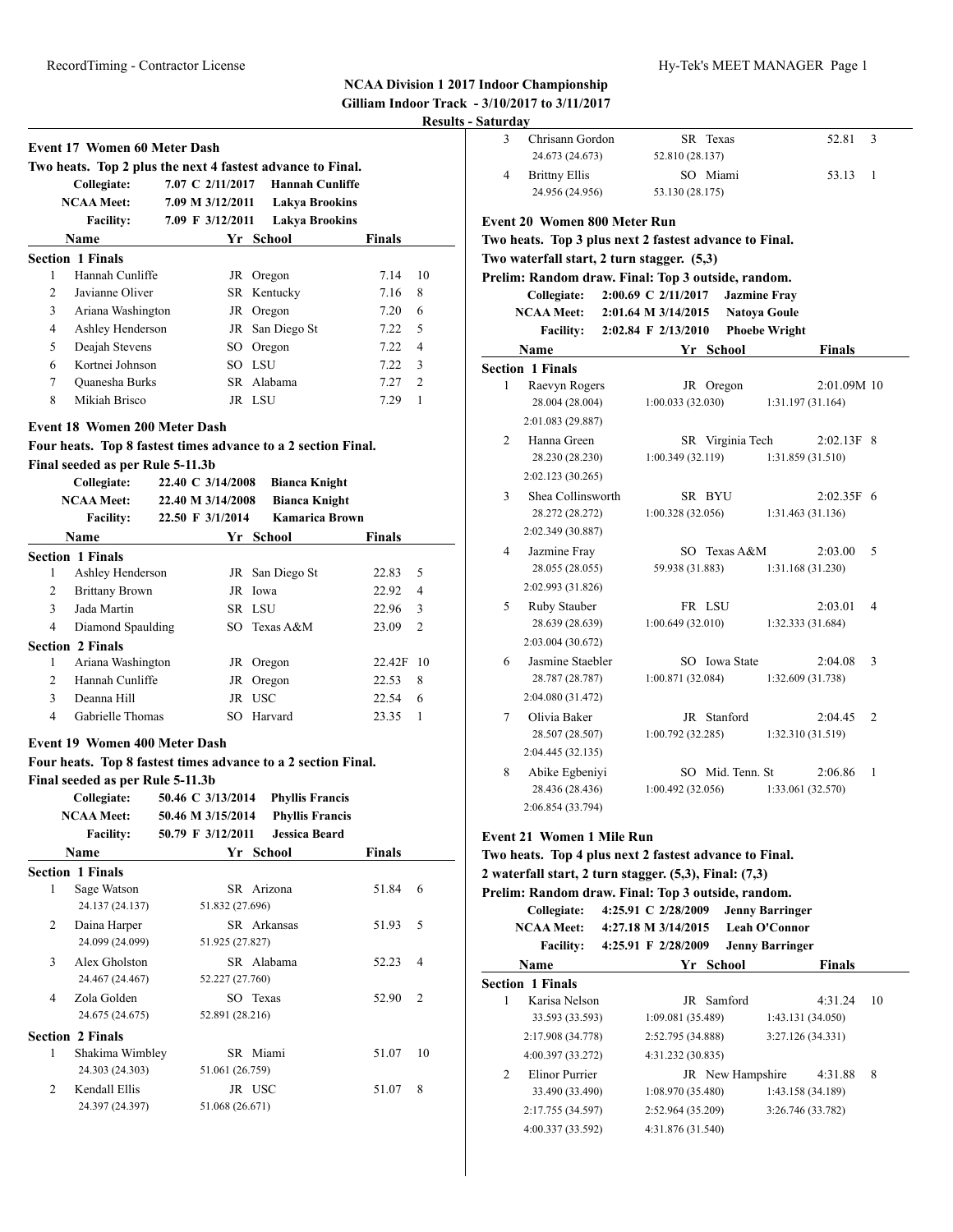|           | Name                                                                                           | Section 1 Finals  (Event 21 Women 1 Mile Run)<br>Yr School                                              | <b>Finals</b>                                    |    |
|-----------|------------------------------------------------------------------------------------------------|---------------------------------------------------------------------------------------------------------|--------------------------------------------------|----|
| 3         | Danae Rivers                                                                                   | FR Penn State                                                                                           | 4:33.89                                          | 6  |
|           | 33.371 (33.371)                                                                                | 1:08.897 (35.527)                                                                                       | 1:43.274 (34.377)                                |    |
|           | 2:17.962 (34.689)                                                                              | 2:53.211 (35.249)                                                                                       | 3:28.048 (34.837)                                |    |
|           | 4:01.567 (33.520)                                                                              | 4:33.887 (32.320)                                                                                       |                                                  |    |
| 4         | Kaela Edwards                                                                                  | SR Okla State                                                                                           | 4:34.27                                          | 5  |
|           | 33.328 (33.328)                                                                                | 1:08.841(35.513)                                                                                        | 1:42.986 (34.146)                                |    |
|           | 2:17.733 (34.748)                                                                              | 2:52.685 (34.952)                                                                                       | 3:26.957 (34.273)                                |    |
|           | 4:00.603 (33.647)                                                                              | 4:34.269 (33.667)                                                                                       |                                                  |    |
| 5         | Therese Haiss                                                                                  | SR Arkansas                                                                                             | 4:34.54                                          | 4  |
|           | 33.801 (33.801)                                                                                | 1:09.715 (35.914)                                                                                       | 1:44.276 (34.561)                                |    |
|           | 2:18.593 (34.318)                                                                              | 2:53.533 (34.941)                                                                                       | 3:28.062 (34.529)                                |    |
|           | 4:02.349 (34.288)                                                                              | 4:34.535 (32.187)                                                                                       |                                                  |    |
| 6         | Nikki Hiltz                                                                                    | JR Arkansas                                                                                             | 4:34.57                                          | 3  |
|           | 33.657 (33.657)                                                                                | 1:09.269(35.613)                                                                                        | 1:43.642 (34.374)                                |    |
|           | 2:18.353 (34.712)                                                                              | 2:53.436 (35.083)                                                                                       | 3:27.848 (34.412)                                |    |
|           | 4:02.175 (34.327)                                                                              | 4:34.570 (32.396)                                                                                       |                                                  |    |
| 7         |                                                                                                | JR Providence                                                                                           |                                                  | 2  |
|           | Millie Paladino<br>33.951 (33.951)                                                             | 1:09.290(35.339)                                                                                        | 4:34.62<br>1:44.102(34.813)                      |    |
|           |                                                                                                |                                                                                                         | 3:28.633 (34.854)                                |    |
|           | 2:18.745 (34.643)<br>4:03.325 (34.692)                                                         | 2:53.780 (35.035)                                                                                       |                                                  |    |
|           |                                                                                                | 4:34.615 (31.290)                                                                                       |                                                  |    |
| 8         | Siofra Cleirigh Buttner                                                                        | JR Villanova                                                                                            | 4:34.78                                          | 1  |
|           | 34.036 (34.036)                                                                                | 1:09.444(35.408)                                                                                        | 1:44.348 (34.905)                                |    |
|           | 2:18.877 (34.529)                                                                              | 2:53.678 (34.802)                                                                                       | 3:28.391 (34.713)                                |    |
|           | 4:02.498 (34.108)                                                                              | 4:34.775 (32.277)                                                                                       |                                                  |    |
| 9         | Amy-Eloise Neale                                                                               | JR Washington                                                                                           | 4:35.12                                          |    |
|           | 33.723 (33.723)                                                                                | 1:09.568(35.845)                                                                                        | 1:44.819 (35.252)                                |    |
|           | 2:19.918 (35.099)                                                                              | 2:55.067 (35.150)                                                                                       | 3:29.581 (34.514)                                |    |
|           | 4:02.870 (33.289)                                                                              | 4:35.118 (32.249)                                                                                       |                                                  |    |
| 10        | Grace Barnett                                                                                  | JR Clemson                                                                                              | 4:38.27                                          |    |
|           |                                                                                                | 1:09.048(35.211)                                                                                        | 1:42.863(33.815)                                 |    |
|           | 33.838 (33.838)                                                                                |                                                                                                         |                                                  |    |
|           | 2:17.667 (34.804)                                                                              | 2:52.739 (35.073)                                                                                       | 3:28.525 (35.786)                                |    |
|           | 4:03.461 (34.937)                                                                              | 4:38.265 (34.805)                                                                                       |                                                  |    |
|           | <b>Event 22 Women 3000 Meter Run</b><br>Random draw<br><b>Collegiate:</b><br><b>NCAA Meet:</b> | Final only. Two waterfall start, two turn stagger. (11,5)<br>8:42.03 C 3/14/2009<br>8:42.03 M 3/14/2009 | <b>Jenny Barringer</b><br><b>Jenny Barringer</b> |    |
|           | <b>Facility:</b>                                                                               | 8:42.03 F 3/14/2009                                                                                     | <b>Jenny Barringer</b>                           |    |
|           | Name                                                                                           | Yr School                                                                                               | Finals                                           |    |
| Section 1 |                                                                                                |                                                                                                         |                                                  |    |
| 1         | Dani Jones                                                                                     | Colorado<br>SO.                                                                                         | 9:09.20                                          | 10 |
|           | 35.247 (35.247)                                                                                | 1:14.972 (39.725)                                                                                       | 1:55.989 (41.018)                                |    |
|           | 2:34.276 (38.287)                                                                              | 3:11.548 (37.272)                                                                                       | 3:47.837 (36.290)                                |    |
|           | 4:25.460 (37.624)                                                                              | 5:03.382 (37.922)                                                                                       | 5:41.362 (37.980)                                |    |
|           | 6:18.389 (37.027)                                                                              | 6:54.121 (35.732)                                                                                       | 7:29.690 (35.570)                                |    |
|           | 8:04.494 (34.804)                                                                              | 8:38.392 (33.898)                                                                                       | 9:09.199 (30.808)                                |    |
| 2         | Karissa Schweizer                                                                              | JR Missouri                                                                                             | 9:09.33                                          | 8  |
|           | 35.464 (35.464)                                                                                | 1:14.182 (38.718)                                                                                       | 1:55.399 (41.218)                                |    |
|           | 2:33.302 (37.903)                                                                              | 3:10.328 (37.027)                                                                                       | 3:47.036 (36.708)                                |    |
|           | 4:24.344 (37.308)                                                                              | 5:02.581 (38.237)                                                                                       | 5:40.634 (38.053)                                |    |
|           | 6:17.848 (37.215)                                                                              | 6:53.719 (35.871)                                                                                       | 7:29.177 (35.458)                                |    |

| 3  | Katie Rainsberger    | FR Oregon         | 9:09.87           | 6 |
|----|----------------------|-------------------|-------------------|---|
|    | 35.118 (35.118)      | 1:14.646 (39.528) | 1:56.228 (41.582) |   |
|    | 2:34.176 (37.949)    | 3:10.956 (36.780) | 3:47.736 (36.781) |   |
|    | 4:25.016 (37.280)    | 5:03.193 (38.177) | 5:41.070 (37.877) |   |
|    | 6:18.180(37.110)     | 6:53.932 (35.753) | 7:29.576 (35.644) |   |
|    | 8:04.210 (34.634)    | 8:38.244 (34.034) | 9:09.866 (31.623) |   |
| 4  | Samantha Nadel       | SR Oregon         | 9:10.88           | 5 |
|    | 35.062 (35.062)      | 1:14.486(39.425)  | 1:55.864 (41.378) |   |
|    | 2:33.792 (37.928)    | 3:10.902 (37.110) | 3:47.624 (36.723) |   |
|    | 4:25.007 (37.383)    | 5:03.236 (38.229) | 5:41.138 (37.902) |   |
|    | 6:18.330 (37.193)    | 6:53.763 (35.433) | 7:29.471 (35.708) |   |
|    | 8:04.434 (34.963)    | 8:38.959 (34.526) | 9:10.878 (31.920) |   |
| 5  | Vanessa Fraser       | JR Stanford       | 9:10.92           | 4 |
|    | 35.786 (35.786)      | 1:15.657(39.871)  | 1:57.060 (41.404) |   |
|    | 2:34.727 (37.667)    | 3:11.832 (37.105) | 3:48.548 (36.716) |   |
|    | 4:25.992 (37.445)    | 5:03.928 (37.936) | 5:41.004 (37.077) |   |
|    | 6:17.634(36.630)     | 6:53.512 (35.878) | 7:28.918 (35.407) |   |
|    | 8:03.726 (34.808)    | 8:38.420 (34.694) | 9:10.912 (32.492) |   |
| 6  | Katherine Receveur   | SO Indiana        | 9:12.61           | 3 |
|    | 34.872 (34.872)      | 1:14.076 (39.204) | 1:55.564 (41.489) |   |
|    | 2:33.446 (37.882)    | 3:10.560(37.114)  | 3:47.403 (36.844) |   |
|    | 4:24.942 (37.540)    | 5:03.145 (38.203) | 5:40.919 (37.774) |   |
|    | 6:18.227 (37.308)    | 6:53.666 (35.439) | 7:29.224 (35.558) |   |
|    | 8:04.184 (34.960)    | 8:38.751 (34.568) | 9:12.604 (33.853) |   |
| 7  | Allie Buchalski      | JR Furman         | 9:13.39           | 2 |
|    | 35.106 (35.106)      | 1:14.399 (39.294) | 1:55.611 (41.212) |   |
|    | 2:33.526 (37.916)    | 3:10.516 (36.990) | 3:47.256 (36.740) |   |
|    | 4:24.582 (37.326)    | 5:02.784 (38.202) | 5:40.826 (38.042) |   |
|    | 6:18.084 (37.259)    | 6:54.018 (35.934) | 7:29.630 (35.612) |   |
|    | 8:04.265 (34.635)    | 8:38.896 (34.631) | 9:13.388 (34.493) |   |
| 8  | Erin Clark           | SR Colorado       | 9:13.56           | 1 |
|    | 35.537 (35.537)      | 1:15.396 (39.860) | 1:56.502(41.106)  |   |
|    | 2:34.436 (37.934)    | 3:11.715 (37.280) | 3:48.197 (36.482) |   |
|    | 4:25.831 (37.634)    | 5:03.724 (37.893) | 5:41.583 (37.860) |   |
|    | 6:18.607 (37.024)    | 6:54.263 (35.656) | 7:30.035 (35.772) |   |
|    | 8:05.048 (35.013)    | 8:39.879 (34.832) | 9:13.552 (33.674) |   |
| 9  | Alli Cash            | JR Oregon         | 9:14.98           |   |
|    | 34.978 (34.978)      | 1:14.289 (39.312) | 1:55.740 (41.451) |   |
|    | 2:33.638 (37.899)    | 3:10.718 (37.080) | 3:47.481 (36.764) |   |
|    | 4:24.745 (37.264)    | 5:03.005 (38.260) | 5:40.716 (37.712) |   |
|    | 6:17.794 (37.078)    | 6:53.531 (35.738) | 7:29.004 (35.473) |   |
|    | 8:03.848 (34.844)    | 8:39.457 (35.610) | 9:14.980 (35.524) |   |
| 10 | <b>Tessa Barrett</b> | SO Penn State     | 9:16.50           |   |
|    | 35.312 (35.312)      | 1:14.688 (39.376) | 1:56.155 (41.468) |   |
|    | 2:33.962 (37.808)    | 3:11.044 (37.082) | 3:47.763 (36.719) |   |
|    | 4:25.189 (37.426)    | 5:02.982 (37.793) | 5:41.252 (38.271) |   |
|    | 6:18.309 (37.057)    | 6:54.202 (35.894) | 7:29.917 (35.715) |   |
|    | 8:05.425 (35.508)    | 8:41.031 (35.606) | 9:16.497 (35.466) |   |
| 11 | Elise Cranny         | JR Stanford       | 9:17.85           |   |
|    | 35.391 (35.391)      | 1:15.072 (39.682) | 1:56.802 (41.730) |   |
|    | 2:33.996 (37.195)    | 3:11.362 (37.366) | 3:47.727 (36.366) |   |
|    | 4:24.541 (36.814)    | 5:02.831 (38.290) | 5:40.876 (38.045) |   |
|    | 6:18.010 (37.134)    | 6:53.824(35.815)  | 7:29.414 (35.590) |   |
|    | 8:05.271 (35.858)    | 8:41.952 (36.682) | 9:17.844 (35.892) |   |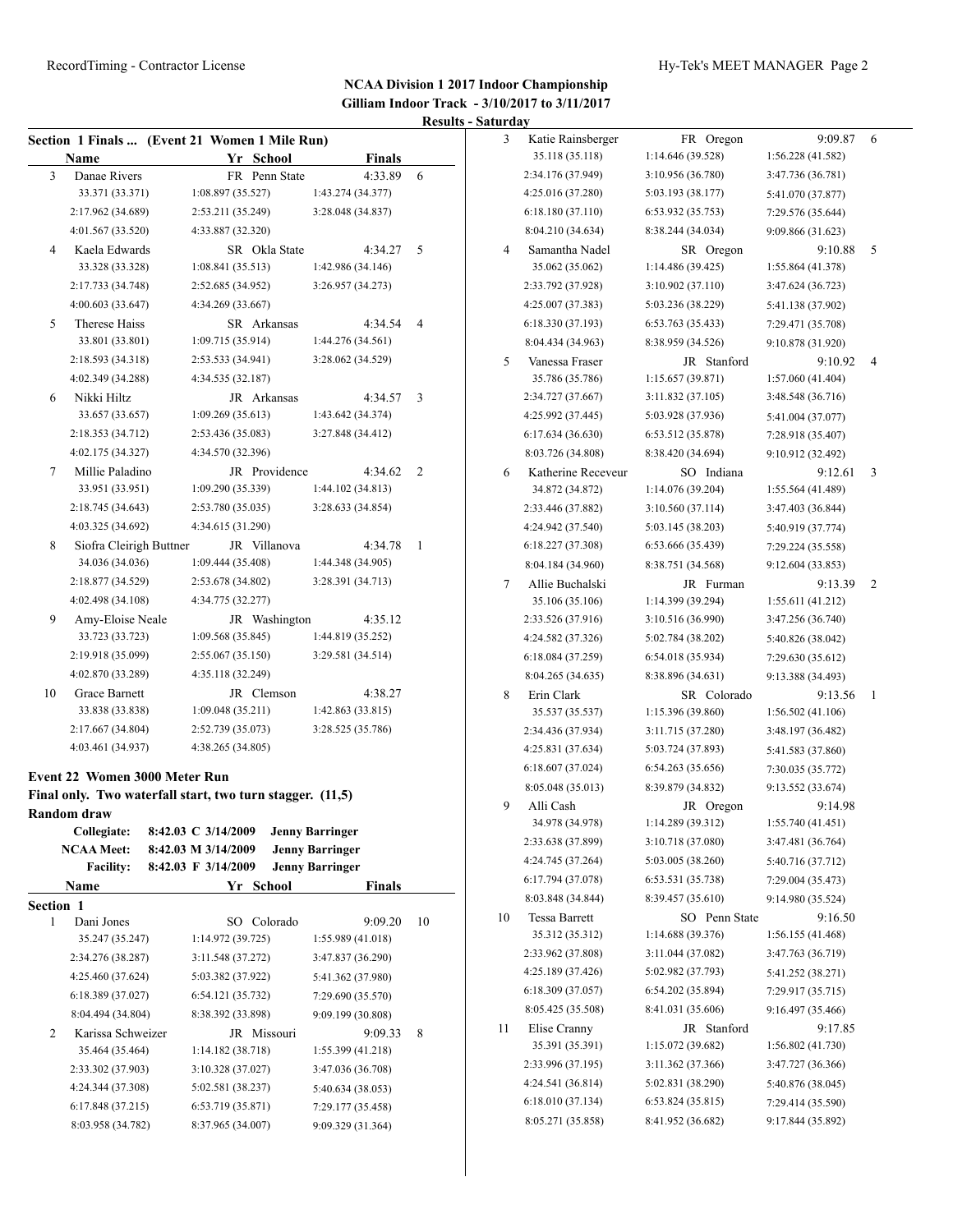### **NCAA Division 1 2017 Indoor Championship Gilliam Indoor Track - 3/10/2017 to 3/11/2017**

## **Results - Saturday**

| Section 1  (Event 22 Women 3000 Meter Run) |                                                            |                                     |          |             |                                                  |              |
|--------------------------------------------|------------------------------------------------------------|-------------------------------------|----------|-------------|--------------------------------------------------|--------------|
|                                            | Name                                                       |                                     |          | Yr School   | <b>Finals</b>                                    |              |
| 12                                         | Katie Jensen                                               |                                     |          | JR Rice     | 9:20.50                                          |              |
|                                            | 35.616 (35.616)                                            | 1:15.226(39.610)                    |          |             | 1:56.633 (41.407)                                |              |
|                                            | 2:33.832 (37.199)                                          | 3:11.170 (37.339)                   |          |             | 3:48.080 (36.910)                                |              |
|                                            | 4:25.734 (37.654)                                          | 5:03.622 (37.889)                   |          |             | 5:41.554 (37.932)                                |              |
|                                            | 6:18.717 (37.163)                                          | 6:54.776 (36.060)                   |          |             | 7:30.989 (36.213)                                |              |
|                                            | 8:07.376 (36.388)                                          | 8:44.361 (36.985)                   |          |             | 9:20.499 (36.138)                                |              |
| 13                                         | Gina Sereno                                                |                                     |          | JR Michigan | 9:21.67                                          |              |
|                                            | 35.666 (35.666)                                            | 1:14.892 (39.227)                   |          |             | 1:56.678(41.786)                                 |              |
|                                            | 2:34.198 (37.520)                                          | 3:11.200 (37.002)                   |          |             | 3:47.925 (36.726)                                |              |
|                                            | 4:25.590 (37.665)                                          | 5:03.526 (37.937)                   |          |             | 5:41.439 (37.913)                                |              |
|                                            | 6:18.552 (37.113)                                          | 6:54.563(36.012)                    |          |             | 7:30.476 (35.913)                                |              |
|                                            | 8:07.635 (37.160)                                          | 8:45.757 (38.122)                   |          |             | 9:21.663 (35.906)                                |              |
| 14                                         | Taylor Werner                                              |                                     |          | FR Arkansas | 9:27.66                                          |              |
|                                            | 35.464 (35.464)                                            | 1:15.133(39.669)                    |          |             | 1:56.396(41.263)                                 |              |
|                                            | 2:34.121 (37.726)                                          | 3:11.306 (37.186)                   |          |             | 3:48.422 (37.116)                                |              |
|                                            | 4:25.552(37.131)                                           | 5:03.678 (38.126)                   |          |             | 5:41.680 (38.002)                                |              |
|                                            | 6:19.285(37.605)                                           | 6:55.084 (35.799)                   |          |             | 7:31.796 (36.713)                                |              |
|                                            | 8:09.543 (37.747)                                          | 8:48.691 (39.148)                   |          |             | 9:27.654 (38.963)                                |              |
| 15                                         | Rachel Koon                                                |                                     |          | SO NC State | 9:33.22                                          |              |
|                                            | 35.928 (35.928)                                            | 1:15.476 (39.548)                   |          |             | 1:56.748 (41.272)                                |              |
|                                            | 2:34.771 (38.023)                                          | 3:11.628 (36.858)                   |          |             | 3:48.351 (36.723)                                |              |
|                                            | 4:26.187 (37.836)                                          | 5:03.962 (37.775)                   |          |             | 5:41.886 (37.925)                                |              |
|                                            | 6:19.547 (37.661)                                          | 6:57.273 (37.726)                   |          |             | 7:35.662 (38.389)                                |              |
|                                            | 8:14.730 (39.068)                                          | 8:53.999 (39.270)                   |          |             | 9:33.214 (39.215)                                |              |
| 16                                         | Claire Green                                               |                                     |          | JR Arizona  | 9:47.57                                          |              |
|                                            | 35.269 (35.269)                                            | 1:14.848 (39.580)                   |          |             | 1:56.437 (41.589)                                |              |
|                                            | 2:34.498 (38.061)                                          | 3:11.416 (36.919)                   |          |             | 3:48.036 (36.620)                                |              |
|                                            | 4:25.332 (37.297)                                          | 5:03.394 (38.062)                   |          |             | 5:41.224 (37.830)                                |              |
|                                            | 6:18.975 (37.752)                                          | 6:57.089(38.114)                    |          |             | 7:37.983 (40.894)                                |              |
|                                            | 8:21.407 (43.424)                                          | 9:04.674 (43.268)                   |          |             | 9:47.566 (42.892)                                |              |
|                                            |                                                            |                                     |          |             |                                                  |              |
|                                            | <b>Event 24 Women 60 Meter Hurdles</b>                     |                                     |          |             |                                                  |              |
|                                            | Two heats. Top 2 plus the next 4 fastest advance to Final. |                                     |          |             |                                                  |              |
|                                            | Collegiate:<br><b>NCAA Meet:</b>                           | 7.78 C 1/11/2013<br>7.79 M 3/9/2013 |          |             | <b>Brianna Rollins</b><br><b>Brianna Rollins</b> |              |
|                                            | <b>Facility:</b>                                           | 7.87 F 3/10/2017                    |          |             | Sasha Wallace                                    |              |
|                                            | Name                                                       |                                     | Yr       | School      | <b>Finals</b>                                    |              |
|                                            | <b>Section 1 Finals</b>                                    |                                     |          |             |                                                  |              |
| 1                                          | Sasha Wallace                                              |                                     | SR       | Oregon      | 7.90                                             | 10           |
| 2                                          | Devynne Charlton                                           |                                     | SR       | Purdue      | 7.93                                             | 8            |
| 3                                          | Pedrya Seymour                                             |                                     | SO       | Illinois    | 7.97                                             | 6            |
| 4                                          | Anna Cockrell                                              |                                     |          | FR USC      | 7.99                                             | 5            |
| 5                                          | Rushelle Burton                                            |                                     | FR       | Texas       | 8.02                                             | 4            |
| 6                                          | Tobi Amusan                                                |                                     | SO       | <b>UTEP</b> | 8.03                                             | 3            |
| 7                                          | Jasmine Camacho-Quinn                                      |                                     | SO       | Kentucky    | 8.11                                             | $\sqrt{2}$   |
| 8                                          | Alaysha Johnson                                            |                                     | $\rm SO$ | Oregon      | 8.13                                             | $\mathbf{1}$ |

| <u>aturuay</u>        |                                                                                                                        |                     |                                          |   |
|-----------------------|------------------------------------------------------------------------------------------------------------------------|---------------------|------------------------------------------|---|
|                       | Event 25 Women 4x400 Meter Relay<br>Three section Final. Two turn stagger.<br><b>Slow section first. Seeded lanes.</b> |                     |                                          |   |
|                       | Collegiate:                                                                                                            | 3:27.40 C 3/15/2014 | Oregon                                   |   |
|                       | C Okodogbe, L Roesler, C Brennan, P Francis                                                                            |                     |                                          |   |
|                       | <b>NCAA Meet:</b>                                                                                                      | 3:27.40 M 3/15/2014 | Oregon                                   |   |
|                       | C Okodogbe, L Roesler, C Brennan, P Francis<br><b>Facility:</b>                                                        | 3:29.72 F 3/12/2011 | <b>Texas A&amp;M</b>                     |   |
|                       | J. Tarmoh, I. Mayungbe, A. Sutherland, J. Beard                                                                        |                     |                                          |   |
|                       | Team                                                                                                                   | Relay               | <b>Finals</b>                            |   |
| Section 1             |                                                                                                                        |                     |                                          |   |
| 1                     | Baylor                                                                                                                 |                     | 3:30.60                                  | 4 |
|                       | 1) Taylor Bennett SO                                                                                                   |                     | 2) Kiana Hawn JR                         |   |
|                       | 3) Kiana Horton SO                                                                                                     |                     | 4) Leticia De Souza JR                   |   |
|                       | 52.366 (52.366)                                                                                                        | 1:45.714 (53.349)   | 2:38.514 (52.800)                        |   |
|                       | 3:30.593 (52.080)                                                                                                      |                     |                                          |   |
| 2                     | Ohio State                                                                                                             |                     | 3:31.23                                  | 3 |
|                       | 1) Beatrice Hannan JR                                                                                                  |                     | 2) Karrington Winters SO                 |   |
|                       | 3) Aaliyah Barnes SR<br>53.912 (53.912)                                                                                |                     | 4) Maggie Barrie JR<br>2:39.095 (52.335) |   |
|                       | 3:31.227 (52.133)                                                                                                      | 1:46.761 (52.849)   |                                          |   |
| 3                     | South Carolina                                                                                                         |                     | 3:32.14                                  |   |
|                       | 1) Precious Holmes JR                                                                                                  |                     | 2) Tyler Brockington SR                  |   |
|                       | 3) Aliyah Abrams SO                                                                                                    |                     | 4) Briana Haith SR                       |   |
|                       | 53.812 (53.812)                                                                                                        | 1:45.068 (51.257)   | 2:37.984 (52.917)                        |   |
|                       | 3:32.132 (54.148)                                                                                                      |                     |                                          |   |
| 4                     | Arkansas                                                                                                               |                     | 3:32.34                                  |   |
|                       | 1) Sunkietra McCallister JR                                                                                            |                     | 2) Brianna Swinton SR                    |   |
|                       | 3) Ceara Watson SO                                                                                                     |                     | 4) Daina Harper SR                       |   |
|                       | 54.642 (54.642)                                                                                                        | 1:48.018 (53.377)   | 2:40.847 (52.829)                        |   |
|                       | 3:32.338 (51.492)                                                                                                      |                     |                                          |   |
| <b>Section 2</b><br>1 | Miami                                                                                                                  |                     | 3:31.85                                  | 2 |
|                       | 1) Aiyanna Stiverne SR                                                                                                 |                     | 2) Brittny Ellis SO                      |   |
|                       | 3) Michelle Atherley SO                                                                                                |                     | 4) Shakima Wimbley SR                    |   |
|                       | 54.062 (54.062)                                                                                                        | 1:46.280 (52.218)   | 2:40.228 (53.948)                        |   |
|                       | 3:31.848 (51.621)                                                                                                      |                     |                                          |   |
| 2                     | Florida                                                                                                                |                     | 3:31.94                                  | 1 |
|                       | 1) Brandee Johnson FR                                                                                                  |                     | 2) Destinee Gause SR                     |   |
|                       | 3) Taylor Sharpe JR                                                                                                    |                     | 4) Sharrika Barnett SO                   |   |
|                       | 53.738 (53.738)                                                                                                        | 1:46.209 (52.472)   | 2:39.802 (53.593)                        |   |
| 3                     | 3:31.937 (52.136)<br>Purdue                                                                                            |                     |                                          |   |
|                       | 1) Symone Black JR                                                                                                     |                     | 3:32.34<br>2) Chloe Abbott FR            |   |
|                       | 3) Jahneya Mitchell JR                                                                                                 |                     | 4) Brionna Thomas JR                     |   |
|                       | 54.293 (54.293)                                                                                                        | 1:46.677 (52.385)   | 2:40.417 (53.740)                        |   |
|                       | 3:32.332 (51.916)                                                                                                      |                     |                                          |   |
| 4                     | LSU                                                                                                                    |                     | 3:32.34                                  |   |
|                       | 1) Kymber Payne JR                                                                                                     |                     | 2) Jada Martin SR                        |   |
|                       | 3) Rachel Misher SO                                                                                                    |                     | 4) Travia Jones SR                       |   |
|                       | 54.448 (54.448)                                                                                                        | 1:46.022 (51.574)   | 2:40.597 (54.576)                        |   |
|                       | 3:32.339 (51.743)                                                                                                      |                     |                                          |   |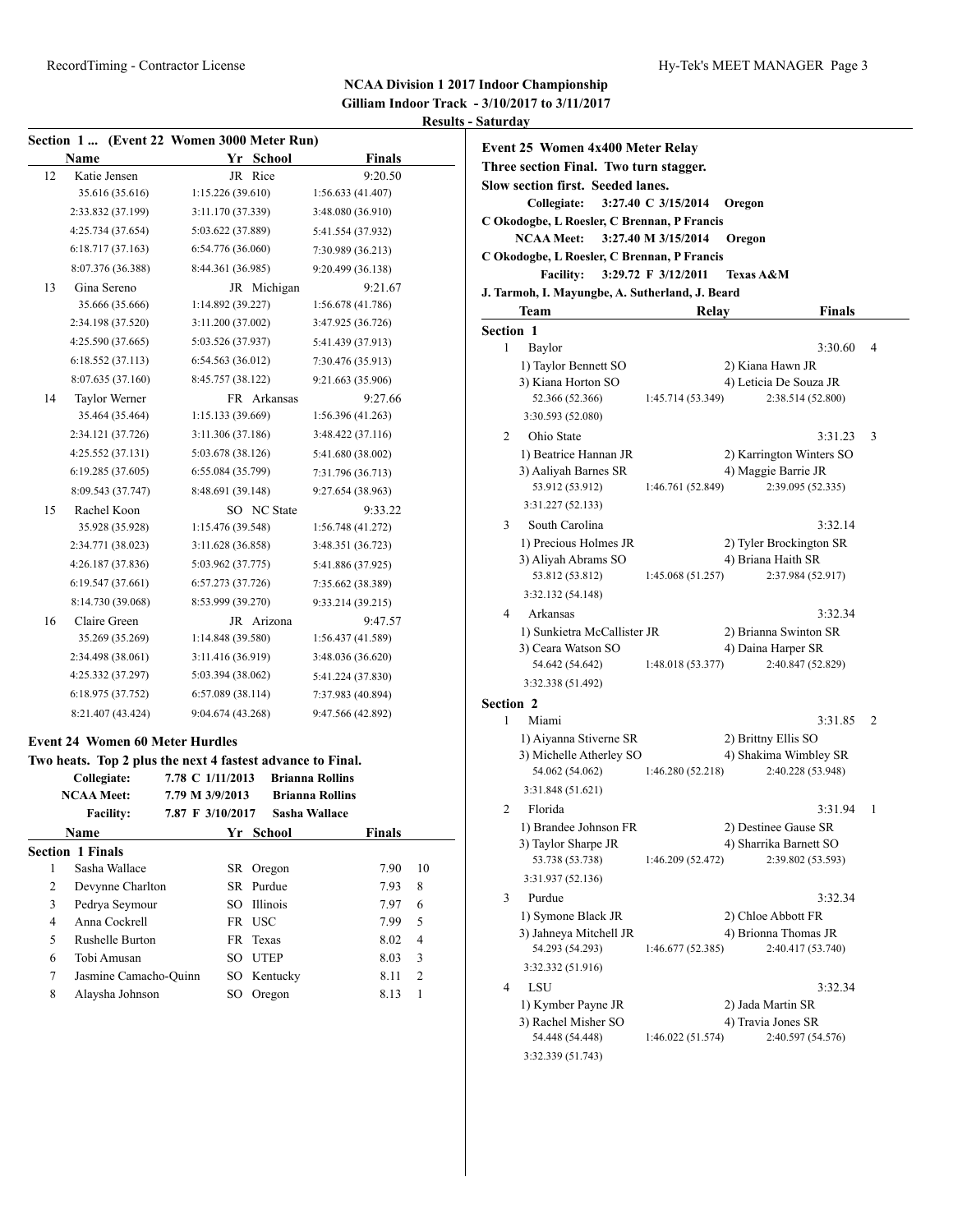**Gilliam Indoor Track - 3/10/2017 to 3/11/2017 Results - Saturday**

|                | Team                    | Relay             | <b>Finals</b>             |
|----------------|-------------------------|-------------------|---------------------------|
|                | <b>Section 3</b>        |                   |                           |
| 1              | <b>USC</b>              |                   | $3:27.03C$ 10             |
|                | 1) Cameron Pettigrew SR |                   | 2) Amalie Iuel SR         |
|                | 3) Deanna Hill JR       |                   | 4) Kendall Ellis JR       |
|                | 52.747 (52.747)         | 1:44.395 (51.648) | 2:35.850 (51.456)         |
|                | 3:27.029 (51.179)       |                   |                           |
| 2              | Oregon                  |                   | 3:27.07C 8                |
|                | 1) Makenzie Dunmore FR  |                   | 2) Deajah Stevens SO      |
|                | 3) Elexis Guster SR     |                   | 4) Raevyn Rogers JR       |
|                | 53.068 (53.068)         | 1:44.176 (51.108) | 2:35.909 (51.734)         |
|                | 3:27.068 (51.159)       |                   |                           |
| 3              | Texas A&M               |                   | $3:28.36F$ 6              |
|                | 1) Jaevin Reed FR       |                   | 2) Briyahna Desrosiers SO |
|                | 3) Danyel White FR      |                   | 4) Jazmine Fray SO        |
|                | 52.077 (52.077)         | 1:44.427 (52.350) | 2:36.214 (51.787)         |
|                | 3:28.359 (52.146)       |                   |                           |
| $\overline{4}$ | Alabama                 |                   | $3:28.62F$ 5              |
|                | 1) Takyera Roberson FR  |                   | 2) Alex Gholston SR       |
|                | 3) Diamond Gause SR     |                   | 4) Domonique Williams SR  |
|                | 51.994 (51.994)         | 1:43.974 (51.980) | 2:36.777 (52.804)         |
|                | 3:28.618 (51.842)       |                   |                           |

**Progression: 4.05, 4.20, 4.30, 4.40, then 5 cm 5-Alive jumping format until fewer than nine. 60 minute warm-up**

|          | Collegiate:<br><b>NCAA Meet:</b> | 4.75m C 1/24/2015<br>4.63m M 3/12/2016 |     | Demi Payne<br><b>Alexis Weeks</b> |                   |     |
|----------|----------------------------------|----------------------------------------|-----|-----------------------------------|-------------------|-----|
|          | <b>Facility:</b>                 | $4.65m$ F 2016                         |     | Demi Payne                        |                   |     |
|          | Name                             |                                        | Yr  | School                            | Finals            |     |
| Flight 1 |                                  |                                        |     |                                   |                   |     |
| 1        | Lakan Taylor                     |                                        | SR  | Alabama                           | 4.45m             | 10  |
| 2        | Annie Rhodes                     |                                        | SR  | Baylor                            | 4.45m             | 8   |
| 3        | Olivia Gruver                    |                                        | SО  | Kentucky                          | 4.40 <sub>m</sub> | 6   |
| 4        | Lucy Bryan                       |                                        | FR. | Akron                             | 4.40m             | 5   |
| 5        | Victoria Weeks                   |                                        | SO. | Arkansas                          | 4.30 <sub>m</sub> | 4   |
| 6        | Desiree Freier                   |                                        | SO. | Arkansas                          | 4.30 <sub>m</sub> | 3   |
| 7        | Elizabeth Quick                  |                                        |     | SR Washington                     | 4.20m             | 1.5 |
| 7        | Alexis Weeks                     |                                        | SO. | Arkansas                          | 4.20m             | 1.5 |
| 9        | Allison Harris                   |                                        | SR  | Princeton                         | 4.20m             |     |
| 10       | Shay Petty                       |                                        | JR  | Texas                             | 4.20m             |     |
| 11       | Kally Long                       |                                        | JR  | Texas                             | 4.20 <sub>m</sub> |     |
| 12       | Sarah Bell                       |                                        | JR  | Vanderbilt                        | 4.05m             |     |
| 13       | Madison Heath                    |                                        | JR  | Duke                              | 4.05m             |     |
| 13       | Lindsey Murray                   |                                        | JR  | Ole Miss                          | 4.05m             |     |
| 13       | Emily Gunderson                  |                                        | JR  | Texas A&M                         | 4.05m             |     |
| ---      | Kathryn Tomczak                  |                                        | SO  | Air Force                         | NH                |     |

| Event 30 Women Triple Jump<br>One single flight. Top 9 advance to a reverse-order Final.<br>Break ties where possible.<br>Warm-ups: 30 minute general.<br>Finals start 10min. after final prelim attempt. |                              |                    |           |                          |                   |                |  |
|-----------------------------------------------------------------------------------------------------------------------------------------------------------------------------------------------------------|------------------------------|--------------------|-----------|--------------------------|-------------------|----------------|--|
|                                                                                                                                                                                                           | Collegiate:                  | 14.32m C 2/25/2017 |           | Keturah Orji             |                   |                |  |
|                                                                                                                                                                                                           | NCAA Meet: 14.25m M 3/8/1997 |                    |           | <b>Suzette Lee</b>       |                   |                |  |
|                                                                                                                                                                                                           | Facility: 13.96m F 3/12/2011 |                    |           | <b>Kimberly Williams</b> |                   |                |  |
|                                                                                                                                                                                                           | Name                         |                    |           | Yr School                | <b>Finals</b>     |                |  |
| Flight 1<br>1                                                                                                                                                                                             |                              |                    |           |                          | $14.11 \text{mF}$ | 10             |  |
| $\overline{2}$                                                                                                                                                                                            | Keturah Orji<br>Yanis David  |                    | JR<br>SO. | Georgia<br>Florida       | 13.76m            | 8              |  |
| 3                                                                                                                                                                                                         | Natasha Dicks                |                    |           | SR South Carolina        | 13.47m            | 6              |  |
| 4                                                                                                                                                                                                         | Marshay Ryan                 |                    |           | SR Auburn                | 13.43m            | 5              |  |
| 5                                                                                                                                                                                                         | <b>Tiffany Flynn</b>         |                    |           | JR Miss State            | 13.39m            | $\overline{4}$ |  |
| 6                                                                                                                                                                                                         | Viershanie Latham            |                    |           | SR Texas Tech            | 13.39m            | 3              |  |
| 7                                                                                                                                                                                                         | Simone Charley               |                    |           | SR Vanderbilt            | 13.31m            | $\overline{2}$ |  |
| 8                                                                                                                                                                                                         | Dannielle Gibson             |                    |           | SR Penn State            | 13.23m            | 1              |  |
| 9                                                                                                                                                                                                         | Jhoanmy Luque                |                    |           | JR Iowa State            | 13.21m            |                |  |
| 10                                                                                                                                                                                                        | Shardia Lawrence             |                    |           | SO Kansas State          | 13.15m            |                |  |
| 11                                                                                                                                                                                                        | Amber Hughes                 |                    |           | SR Tenn State            | 13.09m            |                |  |
| 12                                                                                                                                                                                                        | Iana Amsterdam               |                    |           | SR Clemson               | 13.06m            |                |  |
| 13                                                                                                                                                                                                        | Sha'Keela Saunders           |                    |           | SR Kentucky              | 12.80m            |                |  |
| 14                                                                                                                                                                                                        | Jannell Hadnot               |                    |           | SR New Mexico            | 12.80m            |                |  |
| 15                                                                                                                                                                                                        | Darrielle McQueen            |                    |           | JR Florida               | 12.38m            |                |  |
| ---                                                                                                                                                                                                       | Marie-Josee Ebwea-Bile       |                    |           | SO Kentucky              | <b>FOUL</b>       |                |  |

**Event 32 Women Weight Throw**

#### **One single flight. Top 9 advance to a reverse-order Final.**

**Break ties where possible.**

**Warm-ups: 30 minute general.**

**Finals start 10min. after final prelim attempt.**

**Collegiate: 25.56m C 3/10/2007 Brittany Riley NCAA Meet: 25.56m M 3/10/2007 Brittany Riley Facility: 22.69m F 3/11/2011 Felisha Johnson**

|          | Name                   |      | Yr School       | <b>Finals</b>      |                |
|----------|------------------------|------|-----------------|--------------------|----------------|
| Flight 1 |                        |      |                 |                    |                |
| 1        | Annette Echikunwoke    |      | JR Cincinnati   | 22.42m             | 10             |
| 2        | Dolly Nyemah           |      | SR Louisville   | 21.74m             | 8              |
| 3        | Victoria Merriweather  |      | SR Charlotte    | 21.74m             | 6              |
| 4        | Sade Olatoye           | SO.  | Ohio State      | 21.69m             | 5              |
| 5        | LaPorscha Wells        | SR   | Georgia State   | 21.21m             | 4              |
| 6        | Maggie Ewen            | JR   | Ariz State      | 20.97 <sub>m</sub> | 3              |
| 7        | Raven Saunders         | JR   | Ole Miss        | 20.81 <sub>m</sub> | $\overline{c}$ |
| 8        | Jasmine Manigault      |      | SR Auburn       | 20.72m             | 1              |
| 9        | Janee' Kassanavoid     |      | SR Kansas State | 20.71 <sub>m</sub> |                |
| 10       | Stamatia Scarvelis     |      | SO Tennessee    | 20.50m             |                |
| 11       | <b>Brooke Andersen</b> |      | JR No Arizona   | 20.29m             |                |
| 12       | Marthaline Cooper      |      | SR Winthrop     | 20.20 <sub>m</sub> |                |
| 13       | Janeah Stewart         |      | JR Ole Miss     | 20.05m             |                |
| 14       | Shelby Ashe            |      | FR Georgia      | 19.86m             |                |
| 15       | Jordan McClendon       |      | SO LSU          | 19.82m             |                |
| 16       | Banke Oginni           | SO - | Wisconsin       | 19.44m             |                |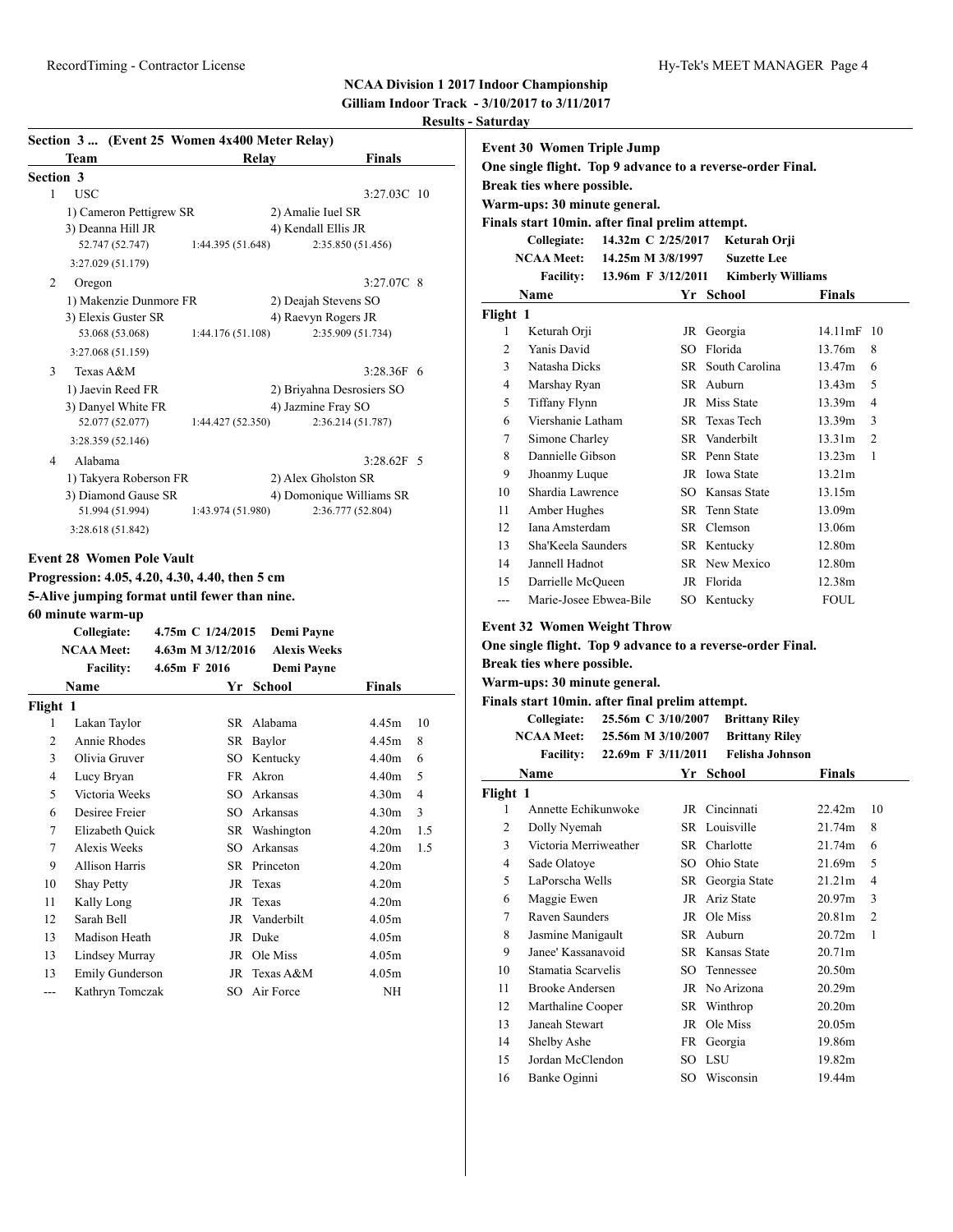|     | Women - Team Rankings - 17 Events Scored |                |
|-----|------------------------------------------|----------------|
|     | 1) Oregon                                | 84             |
|     | 2) Georgia                               | 51             |
| 3)  | Alabama                                  | 37             |
|     | 4) USC                                   | 35             |
|     | 5) Arkansas                              | 32.5           |
|     | 6) Kentucky                              | 26             |
|     | 7) Colorado                              | 21             |
|     | 8) Miami                                 | 18             |
|     | 8) Missouri                              | 18             |
|     | 10) Penn State                           | 14             |
|     | 10) Stanford                             | 14             |
|     | 12) Texas A&M                            | 13             |
|     | 12) Ole Miss                             | 13             |
|     | 14) Michigan                             | 12             |
|     | 14) Baylor                               | 12             |
|     | 14) Florida                              | 12             |
|     | 14) Purdue                               | 12             |
|     | 18) LSU                                  | 11             |
|     | 18) BYU                                  | 11             |
|     | 18) Louisville                           | 11             |
|     | 21) Cincinnati                           | 10             |
|     | 21) Samford                              | 10             |
|     | 21) San Diego St.                        | 10             |
|     | 21) Miss State                           | 10             |
|     | 25) Texas                                | 9              |
|     | 25) South Carolina                       | 9              |
|     | 27) Virginia Tech                        | 8              |
|     | 27) New Hampshire                        | 8              |
|     | 27) Kent State                           | 8              |
|     | 27) Kansas State                         | 8              |
|     | 27) Ohio State                           | 8              |
|     | 27) Arizona State                        | 8              |
|     | 33) Notre Dame                           | 7              |
|     | 33) Furman                               | 7              |
|     | 35) Arizona                              | 6.5            |
|     | 36) Illinois                             | 6              |
|     | 36) Auburn                               | 6              |
|     | 36) Charlotte                            | 6              |
|     | 39) Oklahoma State                       | 5              |
| 39) | Akron                                    | 5              |
| 41) | Georgia State                            | 4              |
|     | 41) Iowa                                 | $\overline{4}$ |
|     | 41) Oklahoma                             | $\overline{4}$ |
|     | 41) North Carolina                       | 4              |
|     | 41) Providence                           | $\overline{4}$ |
|     | 46) Texas Tech                           | 3.5            |
|     | 47) Indiana                              | 3              |
|     | 47) UTEP                                 | 3              |
|     | 47) Eastern Michigan                     | $\mathfrak{Z}$ |
|     | 47) Air Force                            | 3              |
|     | 47) Iowa State                           | 3              |
|     | 52) Wisconsin                            | $\mathfrak{2}$ |
|     | 52) Vanderbilt                           | $\overline{c}$ |
|     | 52) Kansas                               | $\overline{c}$ |
|     | 55) Washington                           | 1.5            |
|     | 56) Harvard                              | 1              |
|     | 56) UCF                                  | 1              |
|     | 56) Mid. Tenn. State                     | 1              |

| 56) | North Dakota State                     | 1    |  |  |  |  |  |  |  |  |  |
|-----|----------------------------------------|------|--|--|--|--|--|--|--|--|--|
| 56) | Villanova                              | 1    |  |  |  |  |  |  |  |  |  |
|     |                                        |      |  |  |  |  |  |  |  |  |  |
|     | Men - Team Rankings - 17 Events Scored |      |  |  |  |  |  |  |  |  |  |
| 1)  | Texas A&M                              | 46   |  |  |  |  |  |  |  |  |  |
| 2)  | Florida                                | 45.5 |  |  |  |  |  |  |  |  |  |
| 3)  | Oregon                                 | 38   |  |  |  |  |  |  |  |  |  |
| 4)  | Georgia                                | 35.5 |  |  |  |  |  |  |  |  |  |
| 5)  | Arkansas                               | 33   |  |  |  |  |  |  |  |  |  |
| 6)  | LSU                                    | 30   |  |  |  |  |  |  |  |  |  |
| 7)  | Virginia Tech                          | 23.5 |  |  |  |  |  |  |  |  |  |
| 8)  | Alabama                                | 22   |  |  |  |  |  |  |  |  |  |
| 9)  | Texas                                  | 21   |  |  |  |  |  |  |  |  |  |
| 10) | Syracuse                               | 20   |  |  |  |  |  |  |  |  |  |
| 10) | Tennessee                              | 20   |  |  |  |  |  |  |  |  |  |
| 12) | Colorado St.                           | 18   |  |  |  |  |  |  |  |  |  |
| 13) | Tulsa                                  | 14   |  |  |  |  |  |  |  |  |  |
| 14) | Texas Tech                             | 13   |  |  |  |  |  |  |  |  |  |
| 14) | Southern Illinois                      | 13   |  |  |  |  |  |  |  |  |  |
| 16) | Colorado                               | 12   |  |  |  |  |  |  |  |  |  |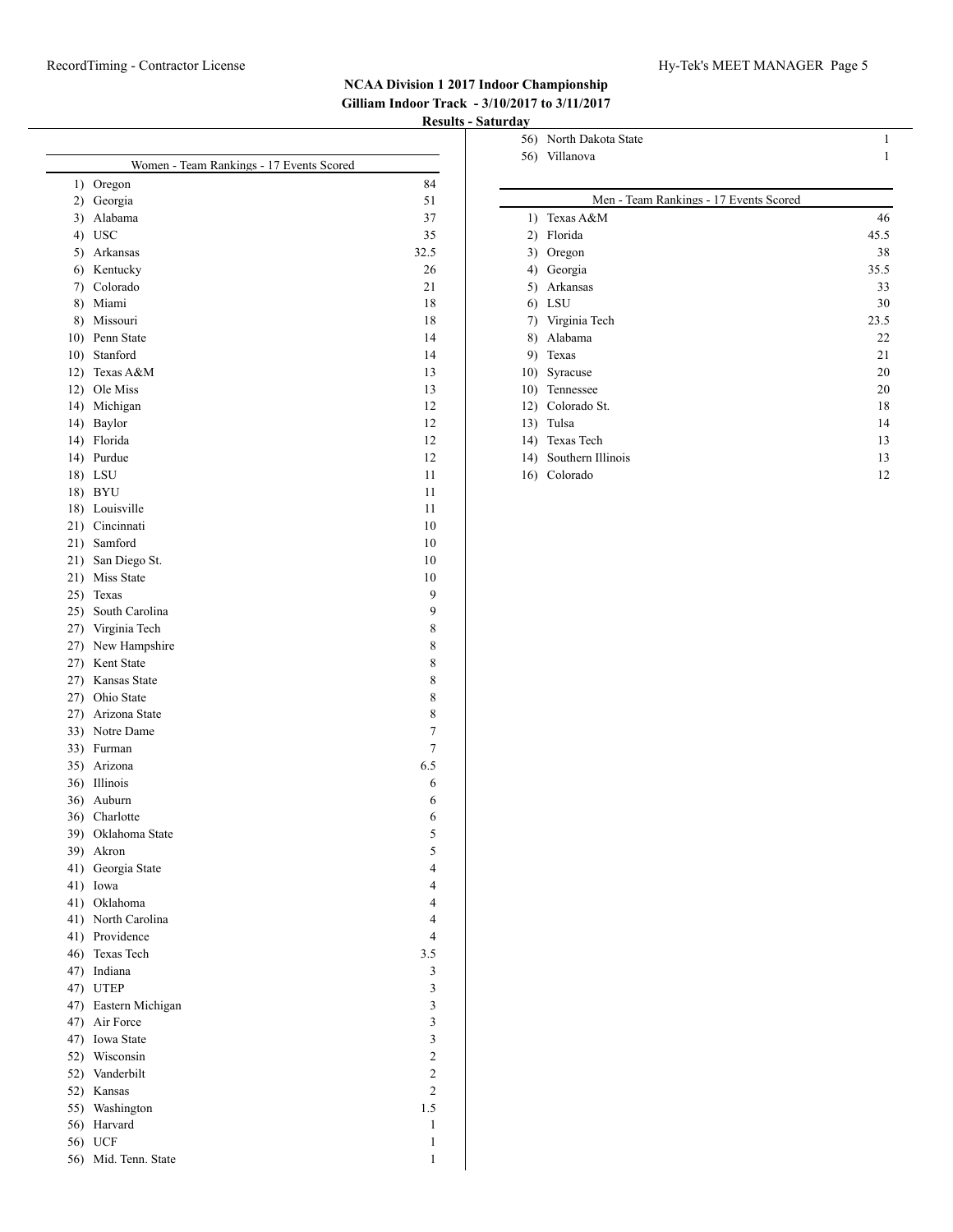|                                          | Results - Saturuay |
|------------------------------------------|--------------------|
| 16) Georgetown<br>12                     |                    |
| 16) Virginia<br>12                       |                    |
| 16) Ole Miss<br>12                       |                    |
| $12\,$<br>16) Houston                    |                    |
| 21) USC<br>$11\,$                        |                    |
| 22) New Mexico<br>10                     |                    |
| 22) Michigan<br>10                       |                    |
| 22) South Dakota<br>10                   |                    |
| 22) UTEP<br>10                           |                    |
| 22) Kentucky<br>$10\,$                   |                    |
| 27) Kansas<br>$\boldsymbol{9}$           |                    |
| $\overline{9}$<br>27) Akron              |                    |
| $\boldsymbol{7}$<br>29) Indiana          |                    |
| 30) Campbell<br>6                        |                    |
| 30) Arkansas State<br>$\boldsymbol{6}$   |                    |
| 30) Youngstown St.<br>$\sqrt{6}$         |                    |
| 30) Oklahoma State<br>$\sqrt{6}$         |                    |
| 30) Illinois<br>6                        |                    |
| 30) Mid. Tenn. State<br>6                |                    |
| 5<br>36) Penn State                      |                    |
| 5<br>36) Iowa                            |                    |
| $\sqrt{5}$<br>36) Cornell                |                    |
| $\sqrt{5}$<br>36) Michigan State         |                    |
| 36) South Carolina<br>$\sqrt{5}$         |                    |
| 5<br>36) Oklahoma                        |                    |
| 42) Baylor<br>$\overline{4}$             |                    |
| 42) SIU Edwardsville<br>$\overline{4}$   |                    |
| 42) Cincinnati<br>$\overline{4}$         |                    |
| 42) Washington<br>$\overline{4}$         |                    |
| 42) North Carolina St.<br>$\overline{4}$ |                    |
| 42) Wake Forest<br>$\overline{4}$        |                    |
| 3.5<br>48) Kansas State                  |                    |
| 49) Ohio State<br>$\mathfrak{Z}$         |                    |
| $\mathfrak{Z}$<br>49) Nebraska           |                    |
| $\overline{\mathbf{3}}$<br>49) Stanford  |                    |
| $\sqrt{3}$<br>49) California             |                    |
| 49) Butler<br>$\sqrt{3}$                 |                    |
| 54) Notre Dame<br>$2.5\,$                |                    |
| 54) Arizona<br>$2.5\,$                   |                    |
| $\sqrt{2}$<br>56) Rutgers                |                    |
| $\sqrt{2}$<br>56) Iona                   |                    |
| 58) Florida State<br>$\mathbf{1}$        |                    |
| 58) Northern Arizona<br>$\mathbf{1}$     |                    |
| 58) Wisconsin<br>$\mathbf{1}$            |                    |
| 58) Villanova<br>$\mathbf{1}$            |                    |
| 58) Samford<br>$\mathbf{1}$              |                    |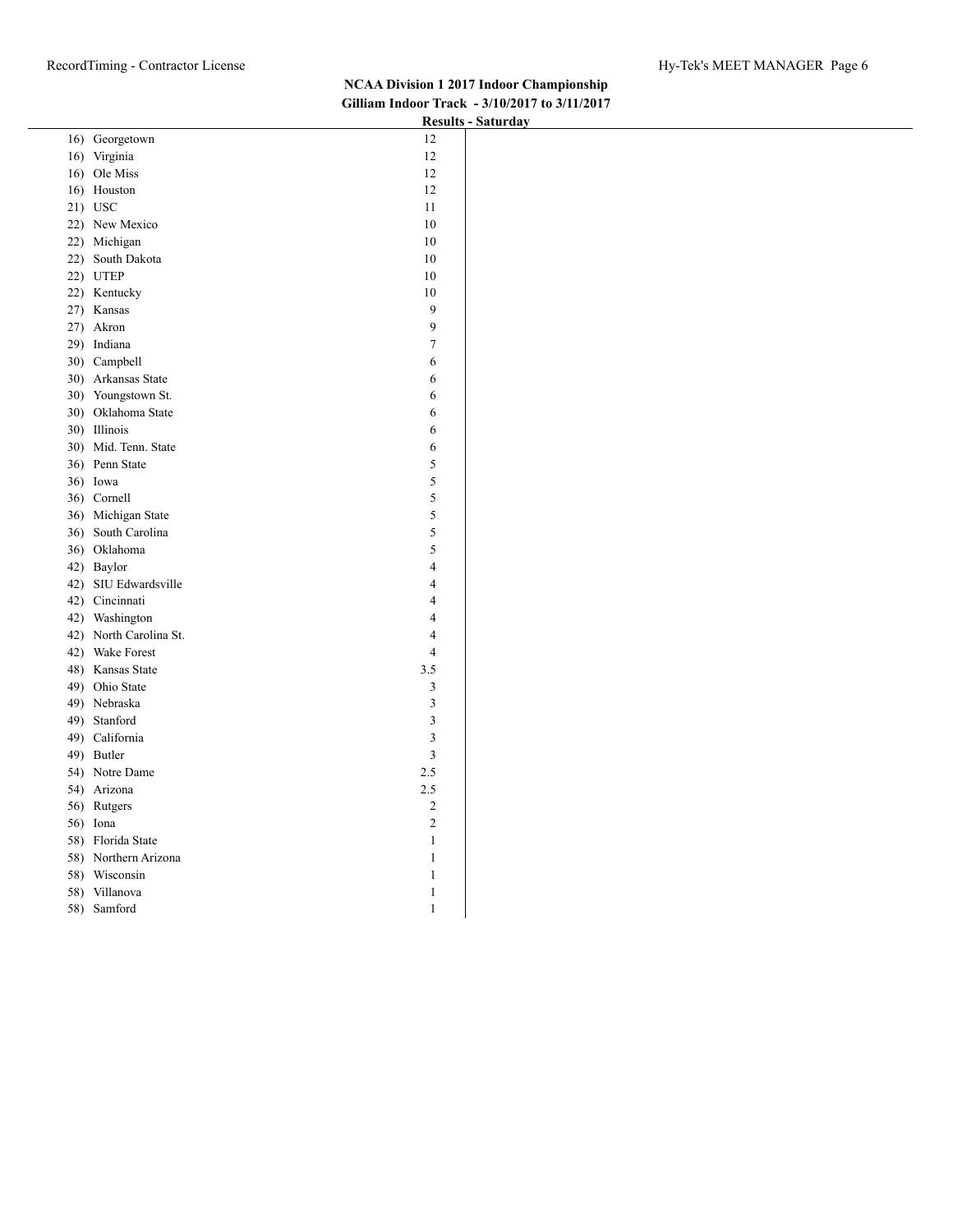**Men Heptathlon**

|                                                                                                                                                                                               | Points 60  |            | LJ |                                                                          | SP HJ Day1 60H              |  | PV <sub>1</sub>                                                                                                                            | 1000          |
|-----------------------------------------------------------------------------------------------------------------------------------------------------------------------------------------------|------------|------------|----|--------------------------------------------------------------------------|-----------------------------|--|--------------------------------------------------------------------------------------------------------------------------------------------|---------------|
| 1 Devon Williams 6.88 7.83m 14.11m 1.95m 7.75 4.76m 2:41.26<br>Georgia<br>SR Team Points: 10 6177 (925) (1017) (735) (758) 3435 (1046) (837)                                                  |            |            |    |                                                                          |                             |  | $25-08.25$ $46-03.5$ $6-04.75$ $15-07.25$                                                                                                  | (859)         |
| 2 Tim Duckworth<br>Kentucky                                                                                                                                                                   |            |            |    | $6.77$ $7.77m$ $13.09m$ $2.16m$ $8.10$<br>$25 - 06$ $42 - 11.5$ $7 - 01$ |                             |  | $17 - 03$                                                                                                                                  | 5.26m 3:04.24 |
| JR Team Points: 8 6165 (966) (1002) (673) (953) 3594 (957) (991) (623)                                                                                                                        |            |            |    |                                                                          |                             |  |                                                                                                                                            |               |
| Exarl Saluri 6.79 7.58m 14.41m 1.86m 8.33 4.96m 2:36.92<br>Georgia 24-10.5 47-03.5 6-01.25 16-03.25<br>JR Team Points: 6 6051 (958) (955) (753) (679) 3345 (900) (898) (908)<br>3 Karl Saluri |            |            |    |                                                                          |                             |  |                                                                                                                                            |               |
|                                                                                                                                                                                               |            |            |    |                                                                          |                             |  |                                                                                                                                            |               |
| 4 Hunter Price<br>Colorado St.                                                                                                                                                                |            |            |    |                                                                          |                             |  | 6.94 7.30m 13.27m 2.04m 8.01 4.66m 2:37.99<br>$23-11.5$ $43-06.5$ $6-08.25$ $15-03.5$                                                      |               |
| JR Team Points: 5 5996 (904) (886) (684) (840) 3314 (979) (807)                                                                                                                               |            |            |    |                                                                          |                             |  |                                                                                                                                            | (896)         |
| 5 Lindon Victor<br>Texas A&M<br>SR Team Points: 4                                                                                                                                             | 5976 (886) |            |    |                                                                          |                             |  | 6.99 7.23m 16.55m 2.07m 8.43 4.76m 2:51.14<br>$23-08.75$ 54-03.75 6-09.5<br>(886) (869) (885) (868) 3508 (877) (837) (754)                 |               |
|                                                                                                                                                                                               |            |            |    |                                                                          |                             |  |                                                                                                                                            |               |
| 6 Harrison Williams<br>Stanford<br>JR Team Points: 3 5970 (875) (821) (688) (758) 3142 (925) (1023) (880)                                                                                     |            | 7.02       |    |                                                                          |                             |  | $7.03m$ 13.34m 1.95m 8.23 5.36m 2:39.45<br>23-00.75 43-09.25 6-04.75 17-07                                                                 |               |
|                                                                                                                                                                                               |            |            |    | -------------------------------------                                    |                             |  |                                                                                                                                            |               |
| 7 Wolf Mahler<br>Texas<br>JR Team Points: 2 5791 (904) (814) (629) (731) 3078 (905) (868)                                                                                                     |            |            |    |                                                                          |                             |  | 6.94 7.00m 12.38m 1.92m 8.31 4.86m 2:34.15<br>$22-11.75$ $40-07.5$ $6-03.5$ $15-11.25$                                                     | (940)         |
| 8 Jonathan Wells                                                                                                                                                                              |            |            |    |                                                                          |                             |  | 7.13 7.44m 13.67m 2.16m 8.11 4.76m 3:09.21                                                                                                 |               |
| Illinois<br>JR Team Points: 1 5786 (837) (920) (708) (953) 3418 (954) (837)                                                                                                                   |            |            |    |                                                                          |                             |  | $24-05$ 44-10.25 $7-01$ $15-07.25$                                                                                                         | (577)         |
| 9 Hunter Veith<br>Wichita State                                                                                                                                                               |            | 7.00       |    |                                                                          |                             |  | $7.55m$ 12.41m 1.95m 8.15 4.96m 2:56.44<br>24-09.25 40-08.75 6-04.75 16-03.25                                                              |               |
| <b>JR</b>                                                                                                                                                                                     |            |            |    |                                                                          |                             |  | 5760 (882) (947) (631) (758) 3218 (944) (898) (700)                                                                                        |               |
| 10 Kevin Nielsen<br><b>BYU</b>                                                                                                                                                                |            |            |    |                                                                          |                             |  | 7.12 7.34m 11.91m 1.95m 8.44 4.76m 2:44.47<br>24-01 39-01 6-04.75 15-07.25                                                                 |               |
| JR                                                                                                                                                                                            |            | 5630 (840) |    | (896) (601) (758) 3095                                                   | ___________________________ |  | $(874)$ $(837)$                                                                                                                            | (824)         |
| 11 Mitch Modin<br>Oregon                                                                                                                                                                      |            |            |    | 7.13 7.10m 13.16m 1.95m<br>23-03.5 43-02.25 6-04.75                      |                             |  | 8.35 4.66m 2:55.01<br>$15 - 03.5$                                                                                                          |               |
| SR                                                                                                                                                                                            |            |            |    |                                                                          |                             |  | 5527 (837) (838) (677) (758) 3110 (896) (807) (714)                                                                                        |               |
| 12 Gabe Moore<br>Arkansas                                                                                                                                                                     |            |            |    |                                                                          |                             |  | 7.15 6.69m 13.51m 1.95m 8.49 4.66m 2:44.58<br>$21-11.5$ $44-04$ $6-04.75$ $15-03.5$<br>5519 (830) (741) (698) (758) 3027 (862) (807) (823) |               |
| SO                                                                                                                                                                                            |            |            |    |                                                                          |                             |  |                                                                                                                                            |               |
| 13 Austin Jamerson<br>Cornell                                                                                                                                                                 |            |            |    |                                                                          |                             |  | 7.17 7.22m 12.47m 2.10m 8.34 4.06m 2:50.84<br>23-08.25 40-11 6-10.75 13-03.75                                                              |               |
| SR                                                                                                                                                                                            |            |            |    |                                                                          |                             |  |                                                                                                                                            |               |
| 14 John Seals<br>George Mason<br>JR                                                                                                                                                           |            |            |    | 7.13 6.97m 12.35m 2.10m<br>22-10.5 40-06.25 6-10.75                      |                             |  | 8.22 4.66m 3:12.70<br>$15 - 03.5$<br>5447 (837) (807) (628) (896) 3168 (927) (807) (545)                                                   |               |
|                                                                                                                                                                                               |            |            |    |                                                                          |                             |  |                                                                                                                                            |               |